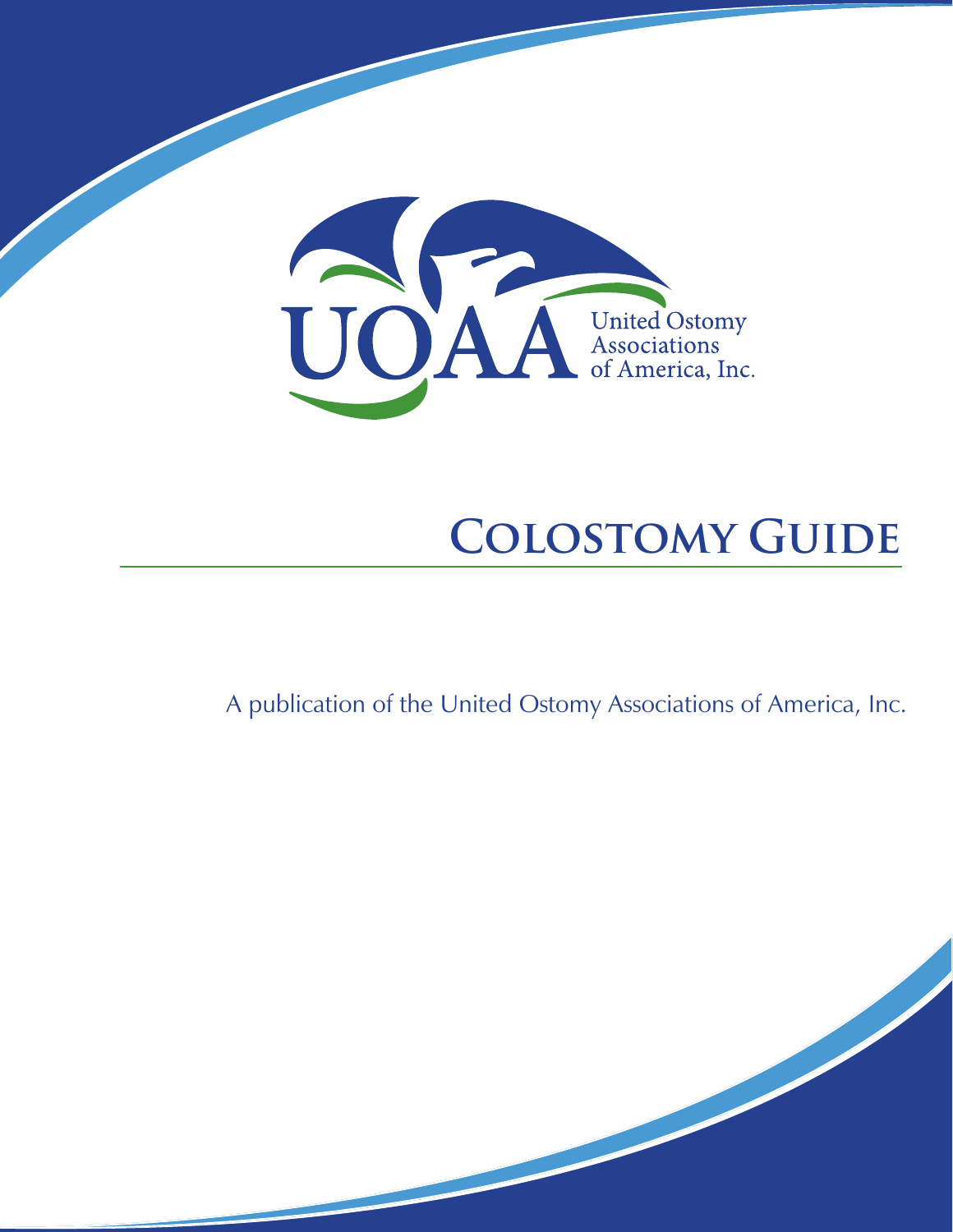### *A Message To You...*

*Colostomy surgery is a lifesaving surgery that enables a person to enjoy a full range of activities, including traveling, sports, family life and work. Thousands of people annually undergo ostomy surgery for various reasons and return to a healthy, functioning lifestyle.*

*The United Ostomy Associations of America (UOAA) is a volunteer organization dedicated to helping those who have or will have ostomy or other diversionary surgery by providing one-on-one support, local support group meetings, conferences, and educational material through its web site, printed material and The Phoenix magazine.*

*You have many peers in the UOAA who are ready to answer your questions, provide support and reassure you that you can have a full, productive life after ostomy surgery. We invite you to join us as we fulfill our mission in helping others.*

*From the United Ostomy Associations of America*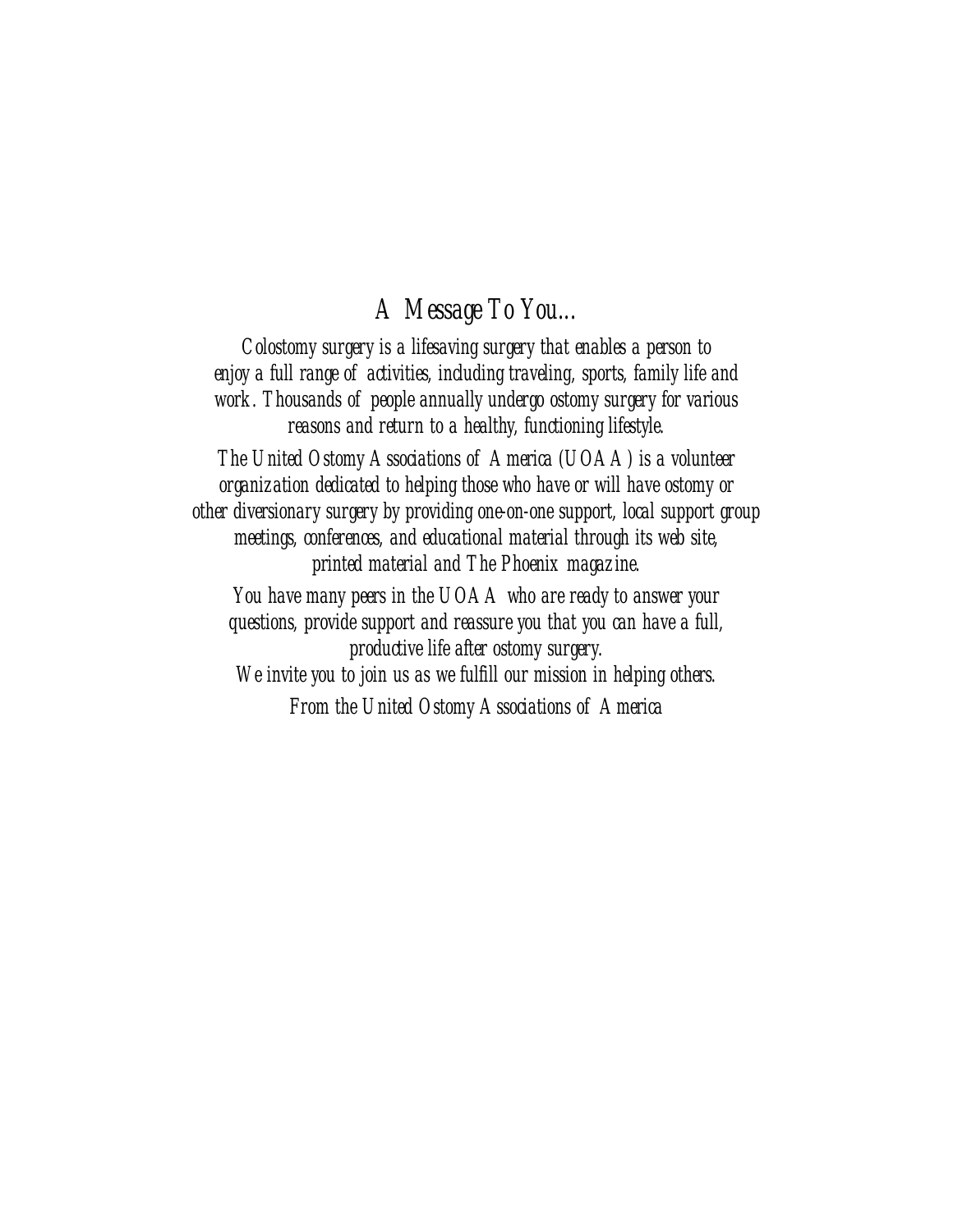## **COLOSTOMY GUIDE**

**Reviewed by:**

### **Joy Hooper RN, BSN, CWOCN, OMS, WCC 2017**

**Nancy Gutman, RN, CWOCN 2011**

**Adapted and revised from existing UOA materials: Colostomy A Guide, 1971, 1991 Colostomy Guide, 2004 Jan Clark, RNET, CWOCN Peg Grover, RNET**



This guidebook is available for free, in electronic form, from the United Ostomy Associations of America (UOAA). It was originally produced, copyrighted and sold by the United Ostomy Association (UOA), the national US ostomy organization from 1962 to 2005, which released its copyrights on this material.

> UOAA may be contacted at: [www.ostomy.org](http://www.ostomy.org/) • [info@ostomy.org](mailto:info@ostomy.org) • 800-826-0826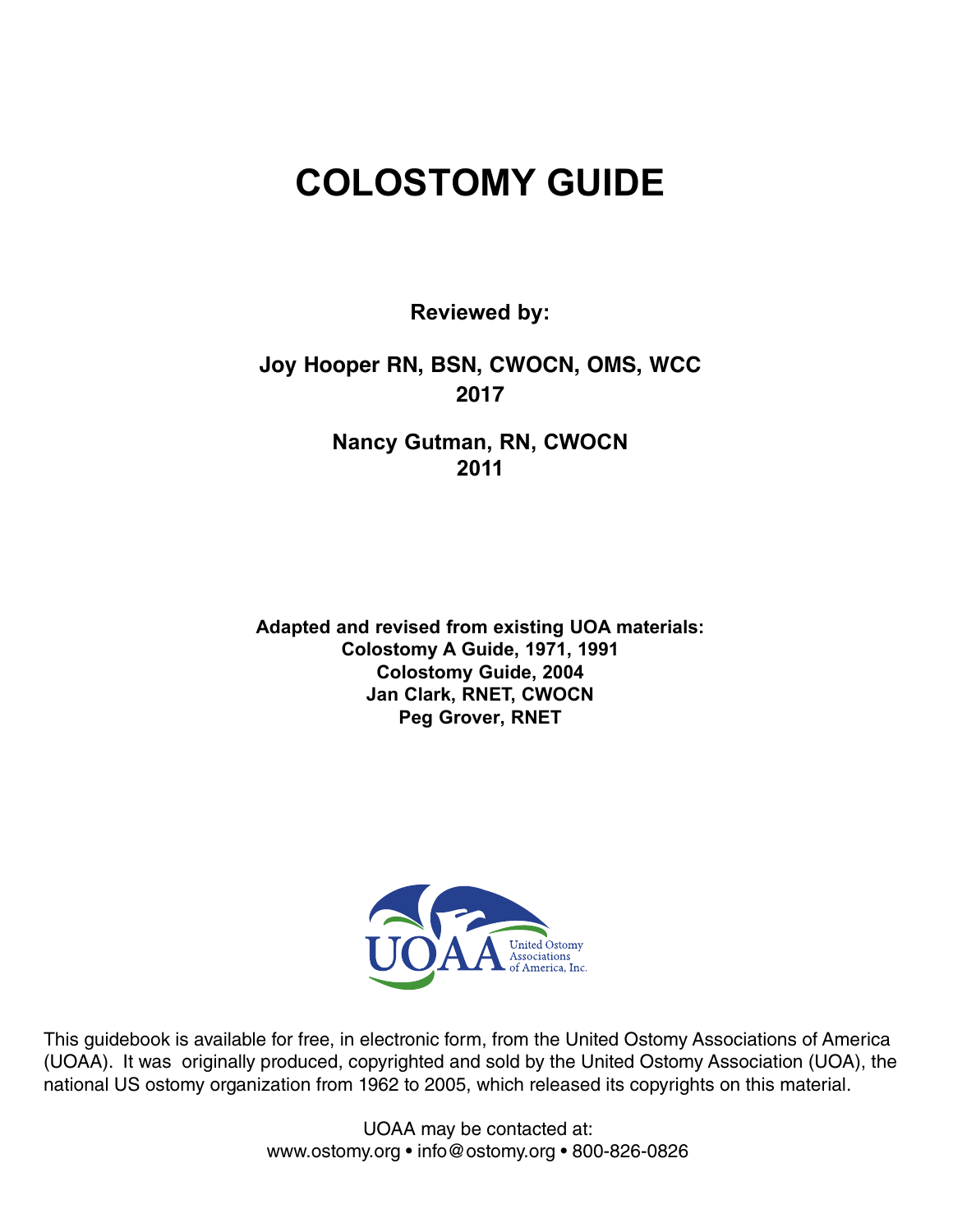## **CONTENTS**

| TYPES OF COLOSTOMIES AND METHODS OF CARE  4<br>LIVING WITH A COLOSTOMY  13 |  |
|----------------------------------------------------------------------------|--|
|                                                                            |  |
|                                                                            |  |
|                                                                            |  |
|                                                                            |  |
|                                                                            |  |
|                                                                            |  |
|                                                                            |  |
|                                                                            |  |
|                                                                            |  |
|                                                                            |  |
|                                                                            |  |
|                                                                            |  |
|                                                                            |  |
|                                                                            |  |
|                                                                            |  |
|                                                                            |  |
|                                                                            |  |
|                                                                            |  |
|                                                                            |  |
|                                                                            |  |
|                                                                            |  |
|                                                                            |  |
|                                                                            |  |
|                                                                            |  |
|                                                                            |  |
|                                                                            |  |
|                                                                            |  |
|                                                                            |  |
|                                                                            |  |
|                                                                            |  |
|                                                                            |  |
|                                                                            |  |
|                                                                            |  |
|                                                                            |  |
|                                                                            |  |
|                                                                            |  |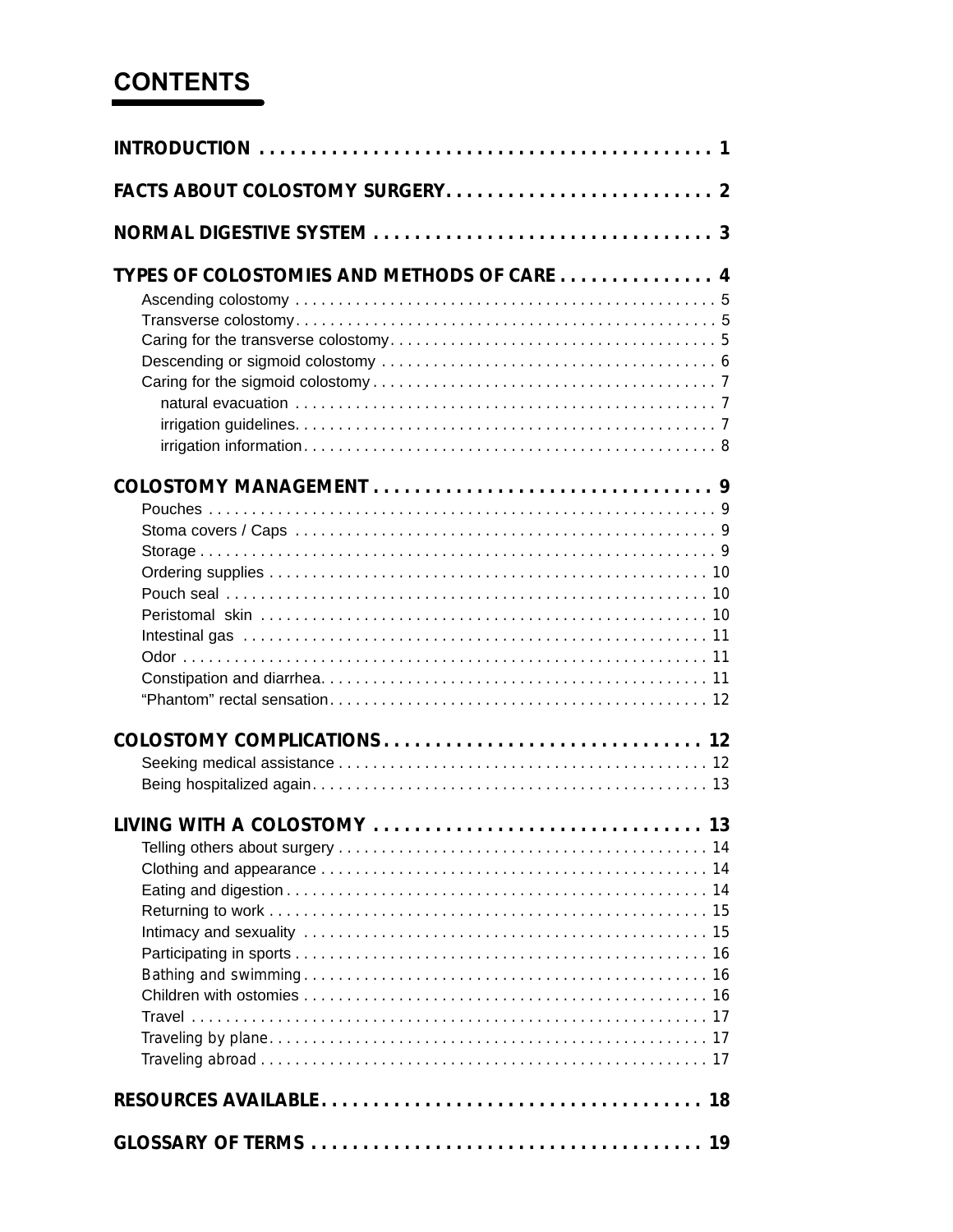### **INTRODUCTION**

A colostomy is a lifesaving surgery that enables a person to enjoy a full range of activities, including traveling, sports, family life and work, even though they have a stoma and may wear a pouching system.

Colostomy surgery is performed for many different diseases and conditions. Some colostomies are done because of malignancy (cancer). In children, they may be created because of birth defects. Colostomies can be temporary or permanent. Some colostomies appear large, others small. Some are on the left side of the abdomen, some are on the right, and some in the middle.

Think of your colostomy's function as you do of a natural bowel movement. You still have the same bowel, just less of it. The real change is having a bowel movement from an opening made in the abdomen. Learning how to care for your colostomy will help you adjust.

There are several ways to take care of your colostomy. As colostomies differ, so does taking care of them. This booklet offers suggestions and ideas for managing a colostomy. Please read the following pages carefully. The included glossary will help explain the technical terms – use it as a guide rather than a textbook. Discuss ideas with a physician or WOCN/OMS, hereinafter referred to as ostomy nurse, then adapt them to your situation.

There are many ways to gain a greater understanding of your life with a colostomy. This guide will give you helpful facts. Your physician, ostomy nurse, or other nurses are important sources of information and support. A special source of help with your adjustment is an ostomy visitor. The visitor is a person who has had colostomy surgery. He or she is well qualified to answer your questions and share tips on living with an ostomy.

Taking part in an ostomy support group may also help. A support group allows you to share your feelings and ask questions. It also allows you to share your successful adjustment with others who may need the benefit of your experience.

Most ostomy visitor programs and support groups are sponsored by local support groups of the United Ostomy Associations of America (UOAA). If you would like to see a visitor or take part in a support group, ask the physician, ostomy nurse, or other nurses. You or your family may also locate a local support group by calling 800-826- 0826 or visiting the UOAA Web site, www.ostomy.org.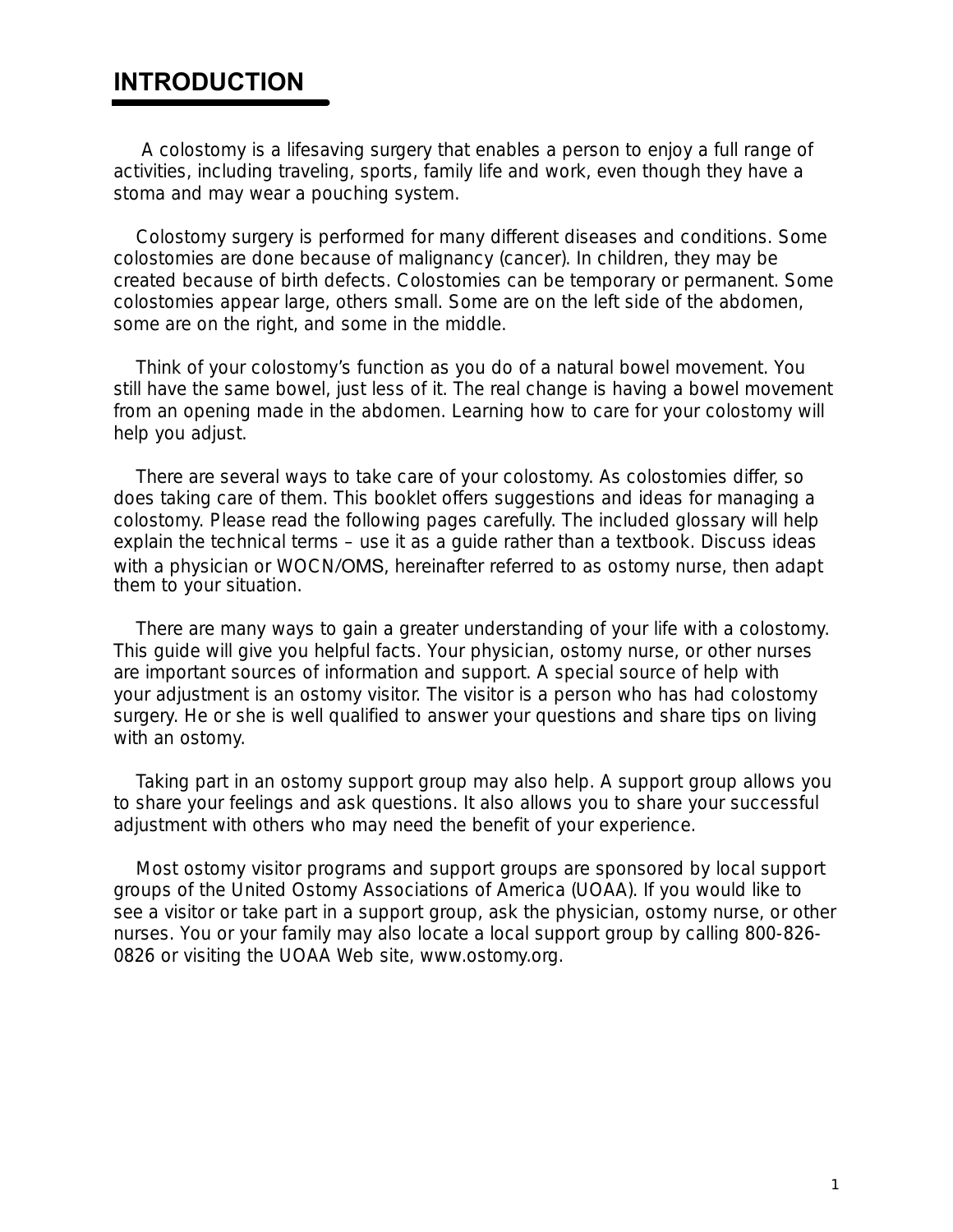### **FACTS ABOUT COLOSTOMY SURGERY**

 A colostomy is created when a portion of the large intestine is removed or bypassed. The remaining portion of the functioning large intestine (colon) is brought through the abdominal wall, creating a stoma. This results in a change of normal body function to allow elimination of bowel contents following disease, injury, or birth defect.

When certain conditions are present in the large intestine, it may be necessary to give that portion a rest. This is done by preventing stool from reaching it. To do this, a *temporary colostomy* is created so that healing may take place. Depending on the healing process, this may take weeks, months or even years. Eventually the temporary colostomy is reversed (removed) and normal bowel movements are restored.

When the end portion of the colon or the rectum becomes diseased, construction of a *permanent colostomy* may become necessary. The diseased portion must be totally removed or permanently bypassed. Such a colostomy provides an exit for stool that will not be closed at any time in the future.

Where on the abdomen the colostomy is located depends on which part of the colon is used to create it. The ostomy nurse or surgeon will determine the correct location for your stoma. The appearance of the stoma depends on the type of colostomy and on individual differences in the human body. While the stoma may be quite large at first, it will shrink gradually and attain its final size in six to eight weeks.

When you look at a stoma, you are actually looking at the lining (the mucosa) of the intestine. It is warm and moist and secretes small quantities of mucus. Unlike the anus, the stoma has no valve or shut-off muscle. For this reason, willful control of the passage of stool is not possible.

The colon's work consists primarily of absorbing water from, transporting and the storage of stool. There are two major types of activities in the colon: peristalsis and mass reflex. These movements occur throughout the different parts of the colon, but are not noticed. The purpose of peristalsis is to mix and knead the food and to extract water, thus forming the end product, stool. When stool collects in a portion of the colon, muscles in that part relax and stretch to accommodate it. Pressure builds as the limit of stretching approaches. At this point, a mass reflex, stronger than peristalsis, propels the stool into the next portion of the colon. From there, it moves into the rectum. This occurs automatically several times a day and usually follows a meal or drink.

The end portion of the digestive tract is the rectum and anus. Special nerve pathways to the brain make us aware when the stool reaches this section. Only then is the digestive process subject to our will. As the stool enters the rectum, we feel the desire to have a bowel movement. The anal sphincter allows us to control this desire. Unlike the digestive tract, it contracts or relaxes at our will.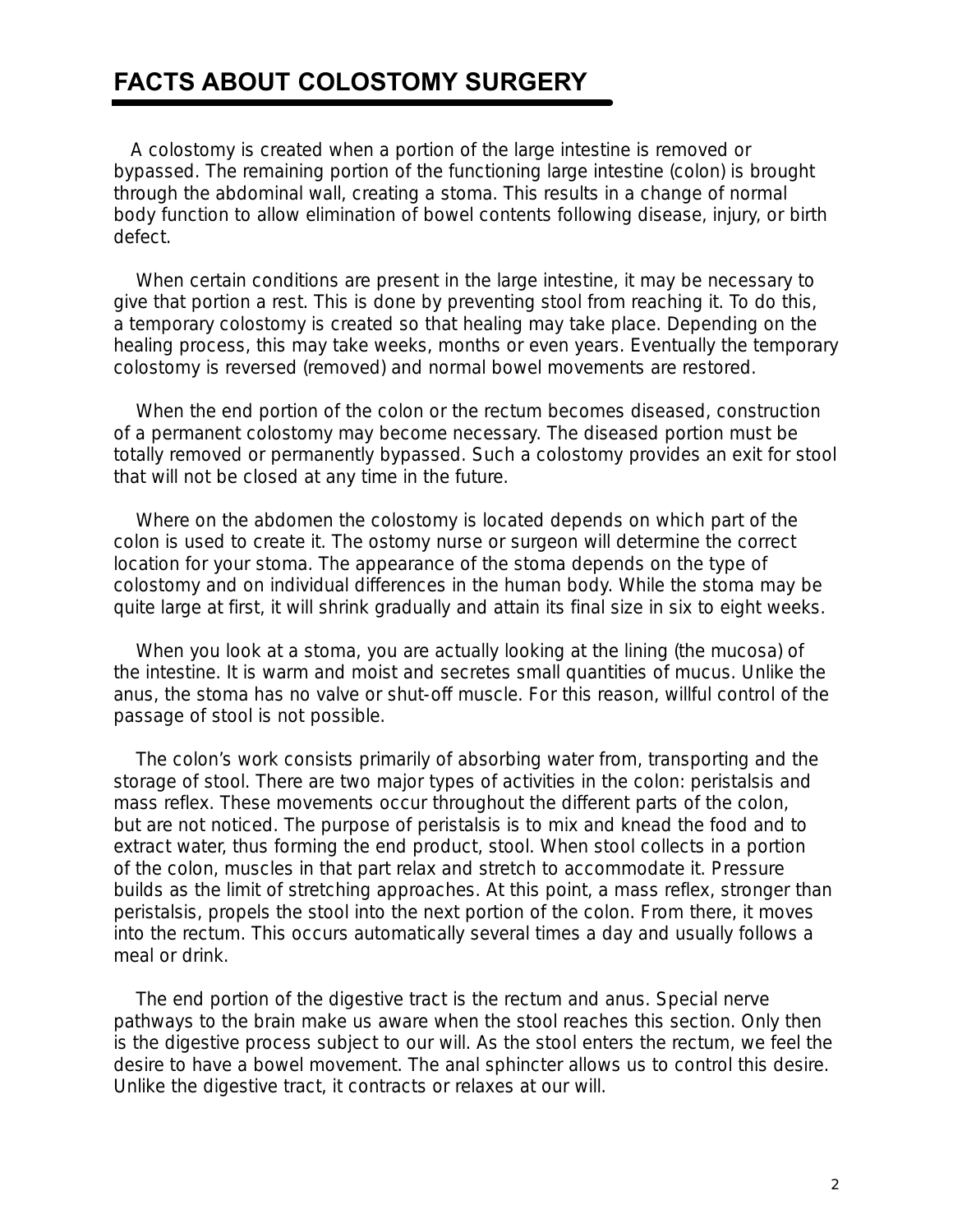### **NORMAL DIGESTIVE SYSTEM**

Although a colostomy creates an important change for a patient, the body's chemistry and digestive function are not significantly altered by it. In order to appreciate how

the body can function with a colostomy, let us review the normal function of the digestive tract.

**Small Intestine:** Approximately 20 feet long, consisting of:

- Duodenum (first part) 10-12 inches beginning at the outlet of the stomach.
- Jejunum (second part), about 8-9 feet.
- Ileum (third part) about 12 feet, connected to the large intestine at the cecum.

Food nutrients are digested and absorbed in the small intestine as food is moved through by peristalsis.



**Large Intestine:** Approximately 5-7 feet long, consisting of:

- Cecum contains the ileocecal valve, which prevents reflux into the ileum; contentsare highly acidic liquid.
- Ascending colon contents are acidic liquid.
- Transverse colon contents are less acidic liquid.
- Descending/sigmoid colon contents become more formed.
- Rectum formed stool.

The primary functions of the large intestine are absorption of water and electrolytes, transport of stool by peristalsis, and storage of digestive waste until it is eliminated from the body.

Since nutrients are absorbed in the small intestine, a colostomy does not affect the body's ability to be nourished. When a colostomy interrupts the passage of stool, storage becomes more difficult. The higher up in the colon the colostomy is made, the less time the bowel has to absorb water and the more liquid (or soft) the stool is likely to be. Therefore, a colostomy in the transverse colon will discharge a softer and more voluminous stool and will require the use of a collection pouch.

A colostomy far down in the colon, near the rectum, will discharge stool that has been in the intestine a longer time and barring the effects of illness, medications or other forms of treatment, may produce a more formed stool. Some colostomates find that they are able to pass this stool at regulated times with or without the help of irrigation (an enema through the stoma).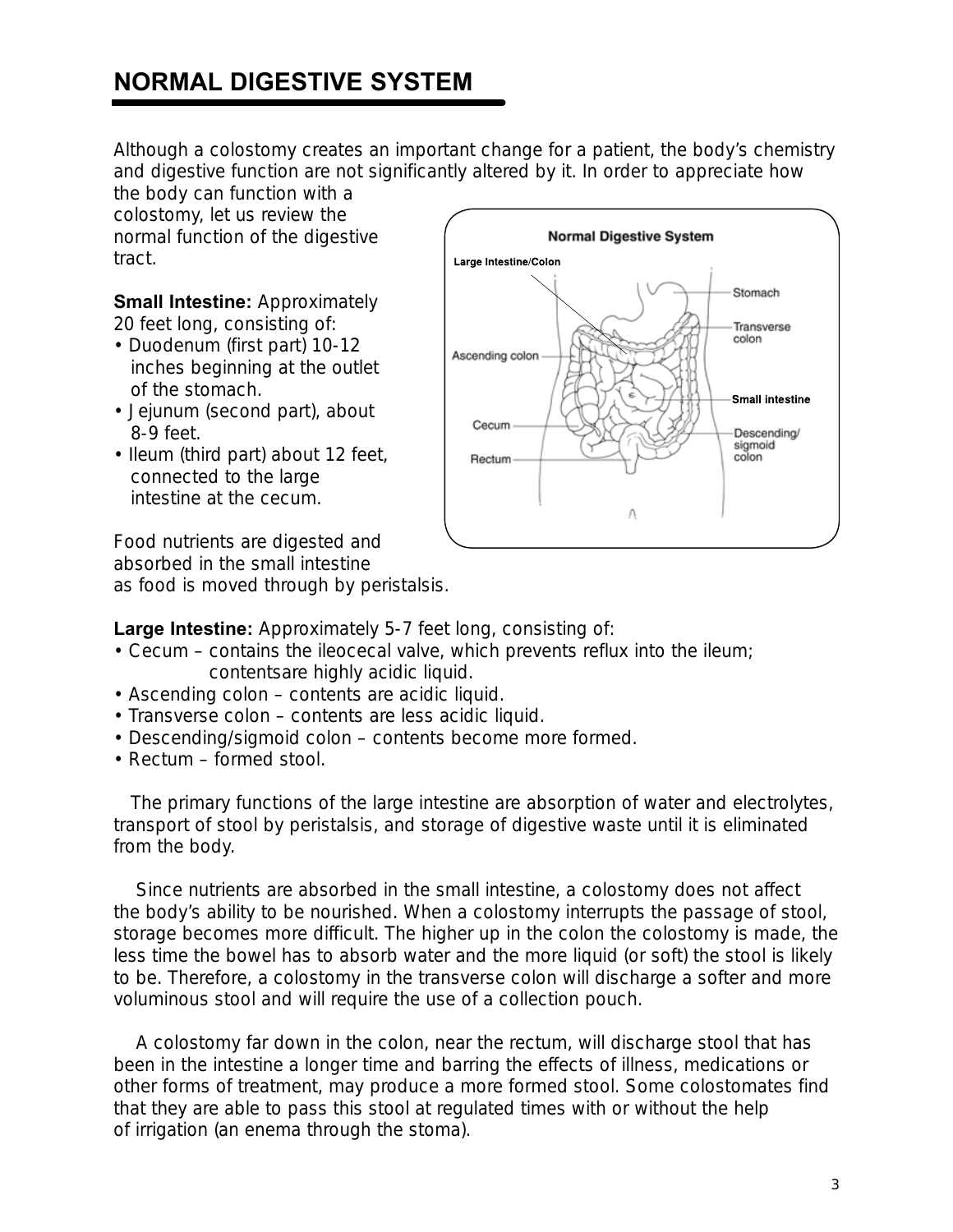After the operation, if the rectum is intact, patients may feel urges and even have some discharge from the anal area. It may continue to secrete mucus that can be harmlessly passed whenever the urge occurs.

#### **Care of the Posterior Wound**

In some patients, the rectum and anus are removed and there will be a posterior wound. Care of the posterior wound is based on simple hygiene and the use of dressings or pads to collect and contain any secretions. Persistent infections or drainage may be treated by antibiotics or sitz baths. Your physician should outline

a treatment to follow

### **TYPES OF COLOSTOMIES**

 A colostomy can be temporary or permanent and can be in any portion of the large intestine depending upon the cause for the surgery. The types of colostomies are usually identified by the location of the stoma: ascending, transverse, descending/sigmoid.

 There are three types of stomas that can be created for a colostomy: "loop stoma," "end stoma," and "loop-end stoma." The "end stoma" is one stoma with one opening. To create an "end stoma" the surgeon brings the open end of the bowel out through a tiny incision in the abdominal wall, folds it over similar to a cuff and sutures it down.

 A loop stoma is one stoma with two different openings. An entire loop of bowel is brought out through the abdominal surface through one incision and then opened exposing two pathways into the bowel: a proximal (functional) opening and a distal (nonfunctional) opening. The proximal opening expels stool as it travels down through the bowel and the distal opening allows mucous to exit the distal or lower portion of the bowel. A small rod, piece of soft tube, or other such device is typically placed underneath the loop of intestine outside the abdomen to prevent retraction of the bowel back into the abdomen and to provide support; it usually removed in two to seven days. Externally loop-end stomas and loop stomas appear the same. The difference between them is internal. The distal end of a loop-end stoma ends in a simple blind pouch which is nothing more than a piece of bowel that has been disconnected from the rectum. This type stoma is more common with urinary procedures .



#### **Indications: Discharge:**

- diverticulitis
- trauma (injury)
- birth defects
- cancer/descending or sigmoid colon
- bowel obstruction
- paralysis

- semi-solid
- unpredictable
- contains some digestive enzymes

#### **Management:**

- skin protection
- drainable pouch
- closed-end pouch for convenience or special moments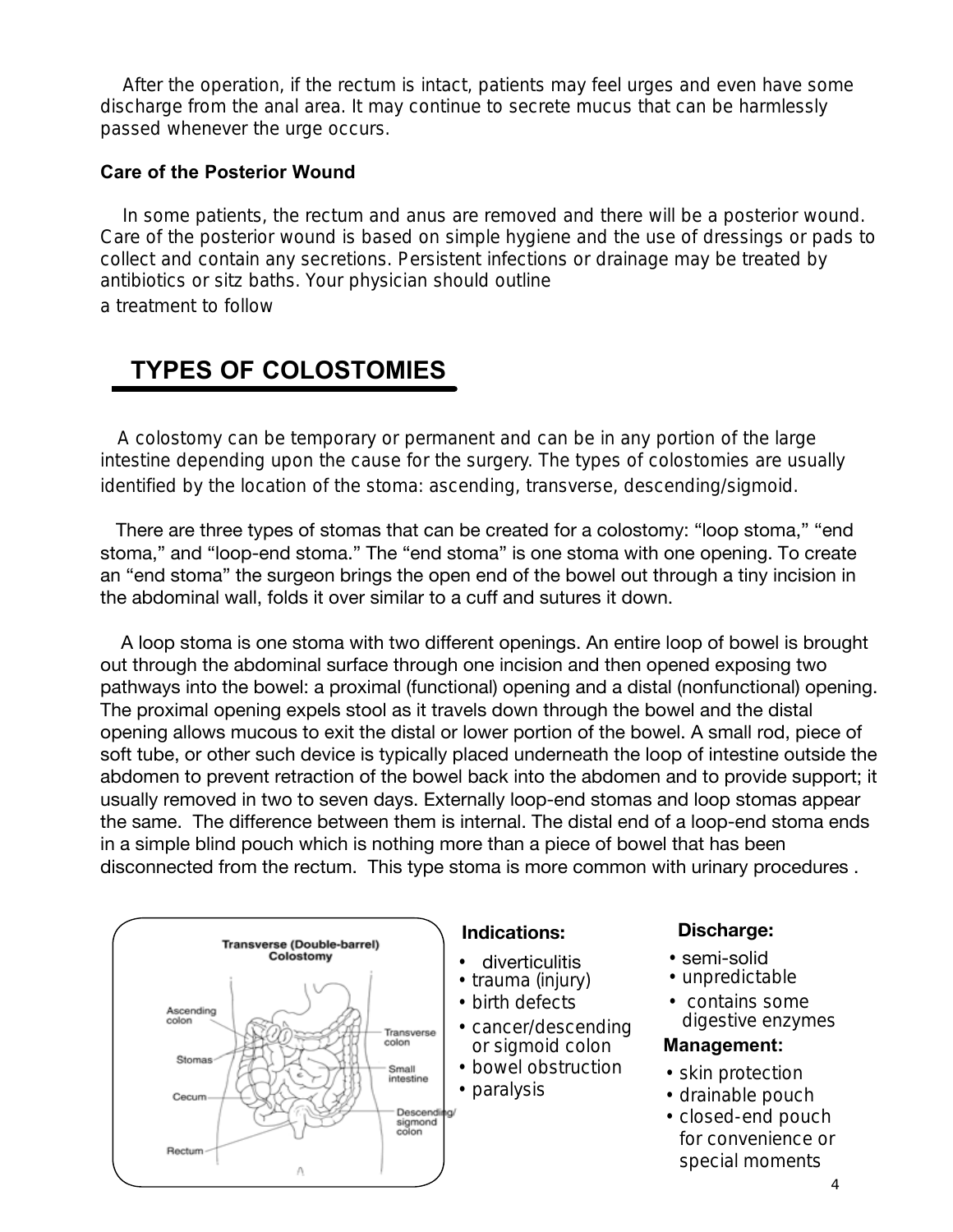#### **Ascending Colostomy**

 The ascending colostomy is located on the right side of the abdomen. The discharge is very liquid. A drainable pouch is worn for colostomies of this type. This type of stoma is rarely used since an ileostomy is a better stoma when the discharge is liquid. When a colostomy is located in the right half of the colon, only a short portion of colon remains. Caring for an ascending colostomy is similar to caring for a transverse colostomy.

#### **Transverse Colostomy**

The transverse colostomy is in the upper abdomen, either in the middle or toward the right side of the body. Diverticulitis, inflammatory bowel disease, cancer, obstruction, injury or birth defects can lead to a transverse colostomy. This type of colostomy allows stool to exit the colon before it reaches the descending colon.

When conditions such as those listed are present in the lower colon, it may be necessary to give the affected portion of the colon a rest. A transverse colostomy may be created for a period of time to prevent stool from passing through the area of the colon that is inflamed, infected, diseased or newly operated on, thus allowing healing to occur. Such a colostomy is usually temporary. Depending on the healing process, the colostomy may be necessary for a few weeks, months, or even years. Eventually given your good health, the colostomy is likely to be closed and normal bowel continuity restored.

A permanent transverse colostomy is made when the lower portion of the colon must be removed or permanently rested. This may also be the case if other health problems make it unwise for the patient to have further surgery. Such a colostomy provides a permanent exit for stool and it will not be closed at any time in the future.

A double barrel ostomy is a surgical procedure which creates two end stomas usually in close proximity. The proximal stoma is a functional opening which expels stool and the distal stoma functions simply as a mucous fistula.

Generally, a transverse colostomy will be placed higher on the abdomen so concealing the pouch may be more of a challenge.

#### **Caring for a Transverse Colostomy**

The discharge from the transverse colostomy is semi-solid, unpredictable and contains some digestive enzymes. The management of the transverse colostomy consists of skin protection and a drainable pouch. A closed-end pouch can be used for convenience during special activities.

Skin irritation can usually be prevented by having a correctly fitted pouch.

The consistency of stool is influenced to some extent by what you eat. Gas and odor are part of the digestive process and can be somewhat controlled by your selection of foods. Certain foods tend to produce more gas and odor (i.e., onions, beans, cabbage, broccoli, eggs, fish).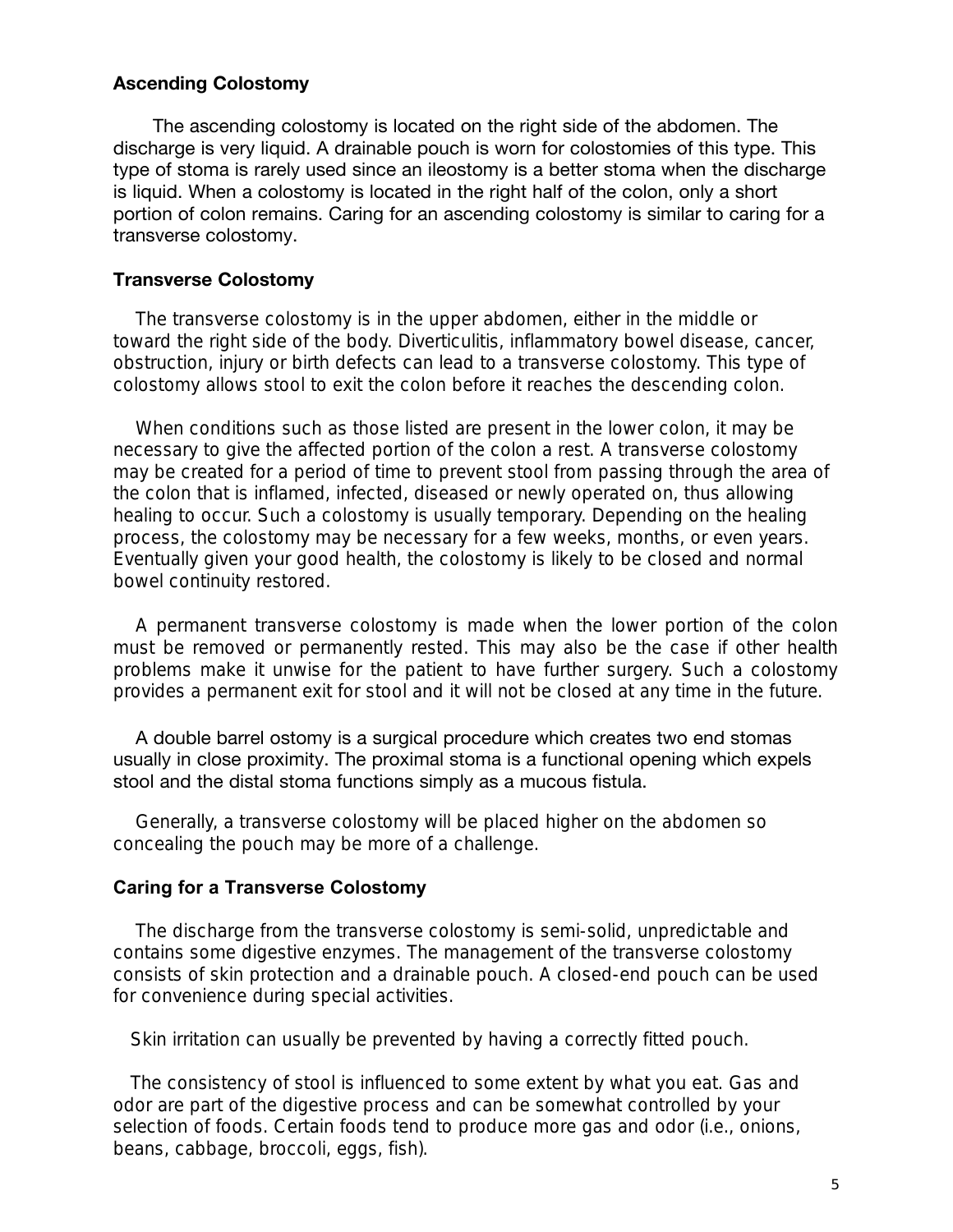Emptying the pouch several times a day reduces the risk of leakage and bulges underneath your clothing. A one-piece pouch should not be changed more than once a day, unless using a pouching system designed for disposal (closed-end), to prevent skin irritation. A two-piece pouch should be changed every three to five days.



#### **Descending or Sigmoid Colostomy**

#### **Indications:**

- cancer of rectum or sigmoid colon.
- diverticulitis
- trauma (injury)
- congenital defects
- bowel obstruction
- paralysis

#### **Discharge:**

- resembles normal bowel movements
- regulated in some persons, not in others

#### **Management:**

- natural evacuation or irrigation
- protective cover or closed-end pouch if regulated. If not, use open-end drainable pouch.

Located on the lower left side of the abdomen. Generally, the discharge is firm and can be regulated. The sigmoid colostomy is probably the most frequently performed of all the colostomies.

The stool of a descending or sigmoid colostomy is firmer than that of the transverse colostomy and does not have the caustic enzyme content. At this location, elimination may occur on a reflex basis at regular, predictable intervals. The bowel movement will take place after a considerable quantity of stool has collected in the bowel above the colostomy. Spilling may happen between movements because there is no anus to hold the stool back. Many people use a lightweight, disposable pouch for security. A reflex will set up quite naturally in some people. In others, mild stimulation, such as juice, coffee or food is effective for elimination. Others may prefer the irrigation method of management.

While many descending and sigmoid colostomies can be managed to move regularly, others cannot. You must realize that satisfactory management, with or without stimulation, is likely to happen only in those people who have had regular bowel movements before they became ill. If bowel movements have been irregular in earlier years, it may be quite difficult, or impossible, to have regular, predictable colostomy function. Spastic colon or irritable bowel are conditions in which the patient may have bouts of constipation or loose stool. A person, who has had such a condition in the past, before he became ill, may not achieve regularity.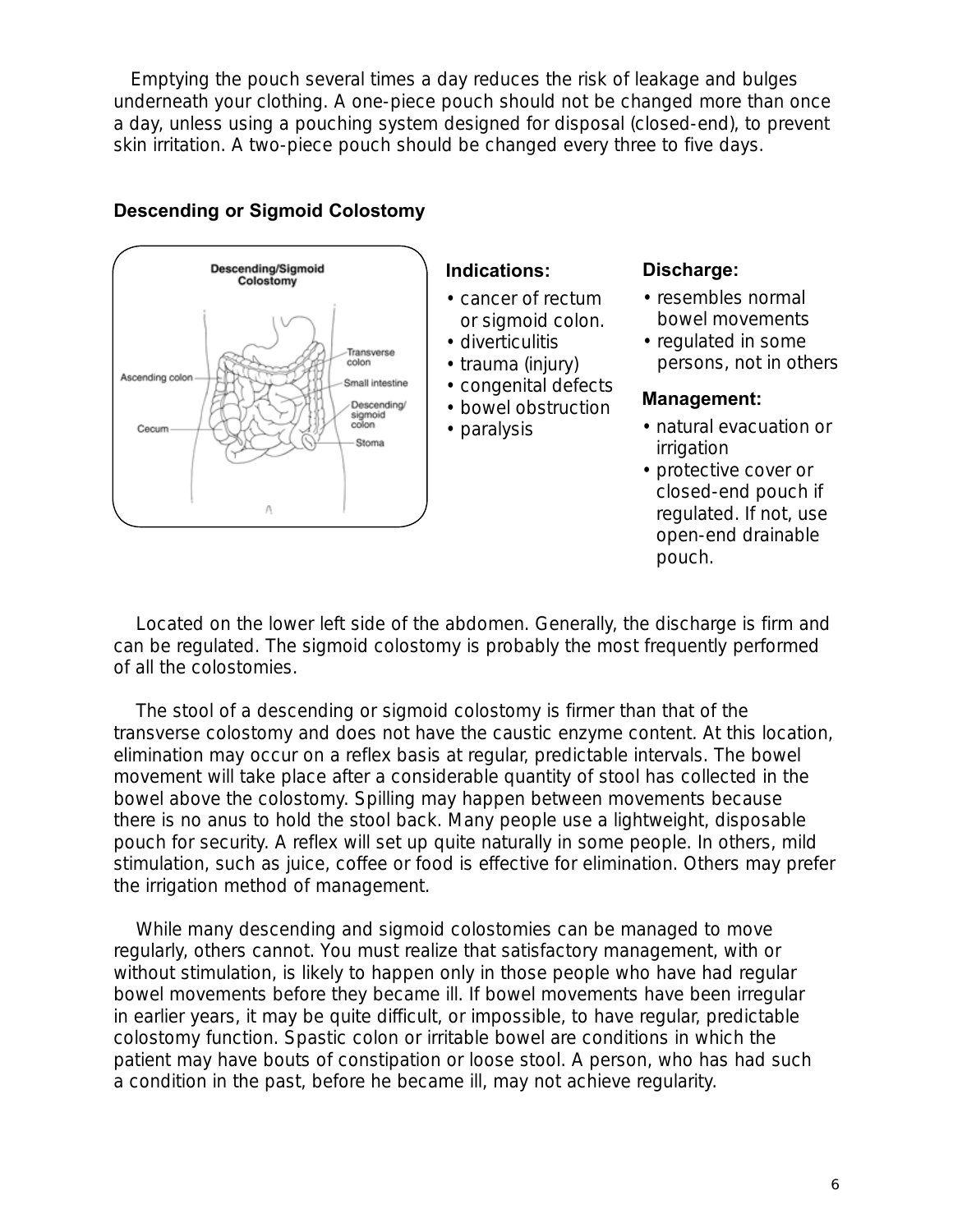It is often said that a person must have a bowel movement every day. Actually, this varies from person to person. Some people have two or three movements a day, others have one every two or three days or even less often. You must judge by what is usual for you, not what is usual for others.

#### **Caring for a Descending or Sigmoid Colostomy**

#### **Natural Evacuation**

 The descending or sigmoid colostomy can be managed by *natural evacuation*, that is, just let it happen naturally. This method will require a collection pouch to be worn at all times. Many individuals with a descending or sigmoid colostomy will return to a predictable bowel movement pattern. (see More Information About Colostomy Management)

### **Irrigation**

Irrigating (an enema through the stoma) to have regulated bowel movements is up to the individual. It should be discussed with your physician or ostomy nurse before deciding. A physician or ostomy nurse should instruct you with this procedure.

There are specific ostomy supplies needed for this procedure that will include: 1) plastic irrigating container with a long tube, and a cone to introduce water into the colostomy, 2) an irrigation sleeve is worn to direct the output into the toilet, 3) an adjustable belt to attach the irrigation sleeve and 4) a tail closure for the end of the irrigation sleeve. Then a closed-end pouch or stoma cover can be worn until the next irrigation.

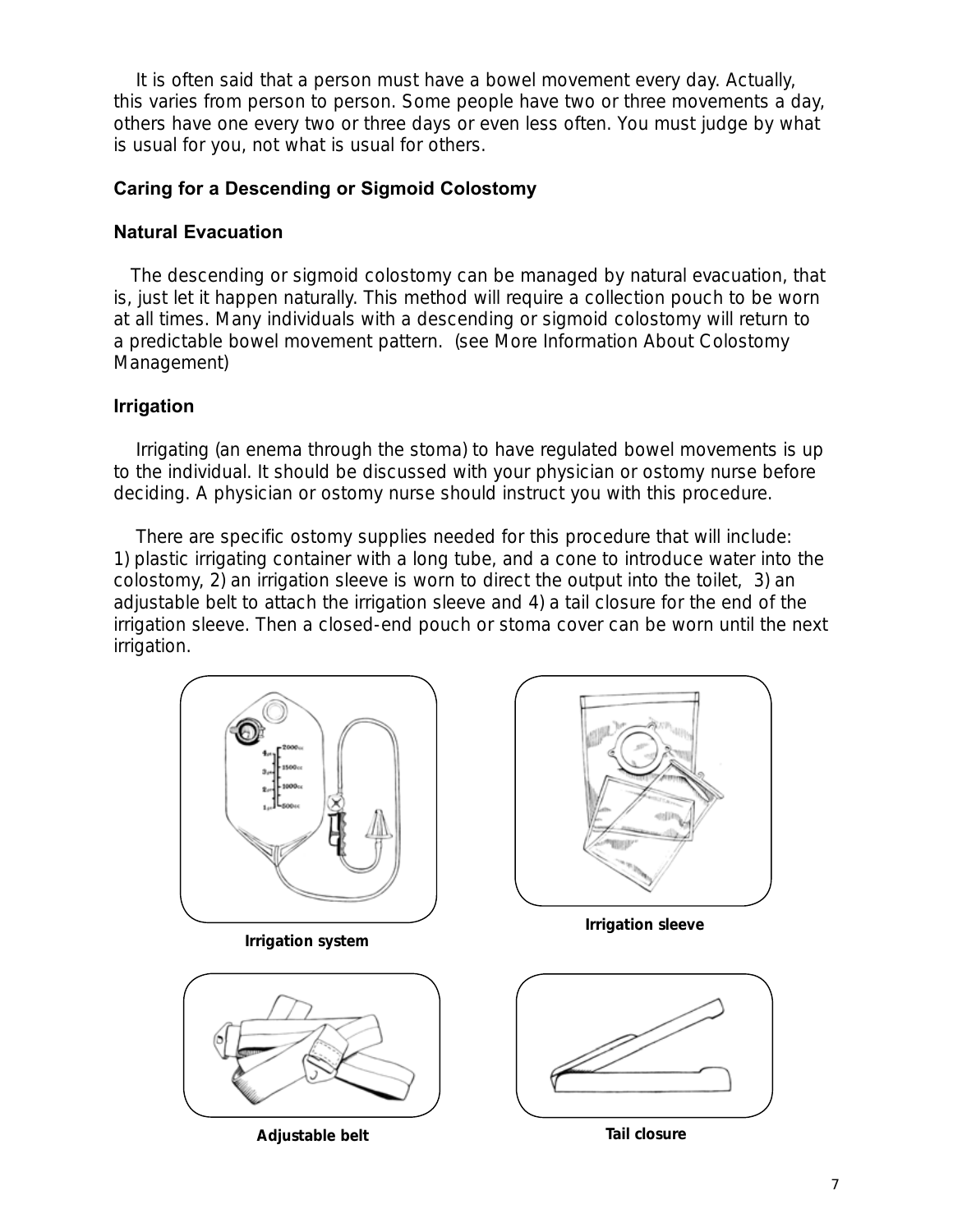#### **Irrigation Information Only for Those Who Irrigate**

- First, speak to your physician and ostomy nurse before irrigating your colostomy.
- Choose a consistent time of day when you will have uninterrupted bathroom accessibility.
- Irrigation may be more satisfactory if it follows a meal or hot/warm drink.
- Instill 1,000 cc (one quart) of warm (body temperature) water into your irrigating container.
- Hang the container at such a height that its bottom will be at the level of your shoulder when you are seated.
- Sit up straight on the toilet or on a chair next to the toilet.
- Attach the adjustable belt to the plastic irrigation sleeve and place the bottom end of the sleeve in the toilet bowl.
- Wet or lubricate the end of the cone with water or water-soluble surgical lubricant.
- To remove air bubbles from the tubing, release the clamp on the tubing and let a small quantity of water escape into the sleeve. Reclamp the tubing, insert the cone into the colostomy to a snug fit, but do not apply too much force. Again, release the clamp on the tubing and allow the water to flow in.
- The water must go in slowly. You may shut the clamp or press the walls of the tube together to slow or stop the water flow. It takes about five to ten minutes to drip in 1,000 cc of water. Hold the cone in place for at least an additional 15 seconds.
- The amount of water you need depends on your own body. Begin with 500 cc or less for the first irrigation session and adjust to obtain successful returns.
- You should not experience cramps or nausea while the water flows in. Both these symptoms indicate a flow that is too rapid, too much water, or water that is too cold. Once the water has been instilled, a bowel-movement-type cramp may precede the return of the water and stool. (Nausea may be experienced the first time.)
- Remove the cone and attach the irrigation sleeve over the stoma. Returns will come in spurts over a period of approximately 45 minutes. As soon as the major portion of stool has been expelled, you may clip the bottom of the irrigating sleeve to the top with a clasp. You may move around, bathe or anything else to pass the time.
- In time, you will know when all the water and bowel movement has been expelled. A squirt of gas or a quiet appearance of the stoma may indicate completion.
- If the complete irrigation always takes much more than an hour, consult your physician or ostomy nurse to evaluate your procedure.

#### **It is best to seek guidance from an ostomy nurse before beginning this process.**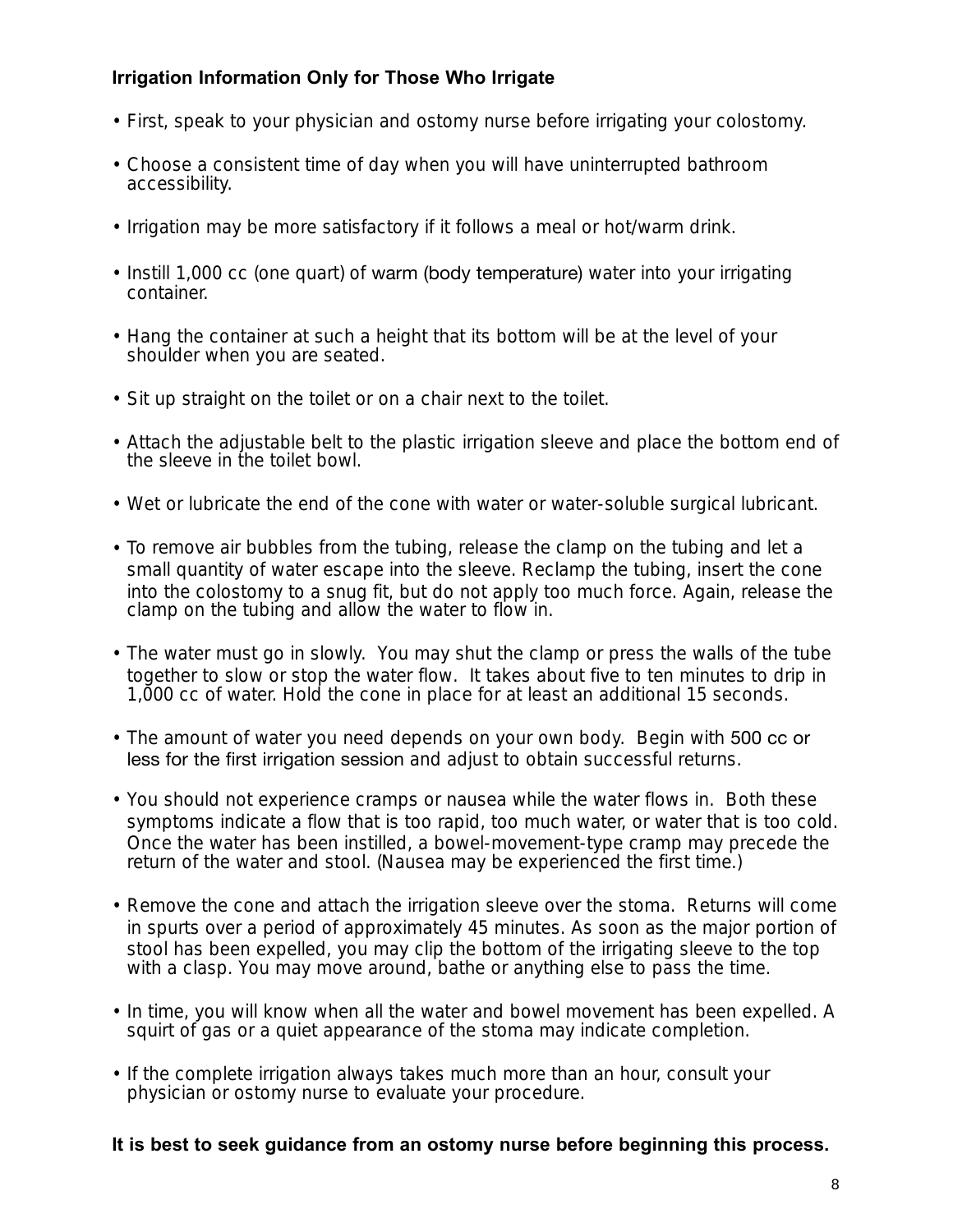### **COLOSTOMY MANAGEMENT**

#### **Pouches**

 Pouches come in a variety of styles and sizes that do not show under clothing. They are made of disposable materials and designed to be worn once and then discarded. Many colostomates wear a pouch. For example, those who have a transverse colostomy, those who do not wish to irrigate and those who have some output between irrigations.



Basically, they all do the same job. They collect stool that may expel expectantly or unexpectedly. Some are open at the bottom for easy emptying. Others are closed and are removed when filled. Others allow the adhesive face plate or flange to remain on the body while the pouch may be detached, emptied or replaced. Pouch flanges are available in both convex and flat surfaces. Everyone, including those who irrigate, needs some type of stoma pouch on hand, if only for emergency purposes.

#### **Stoma Covers/Caps**

A gauze-type covering can be placed over the stoma and held in place with a water-proof tape or underclothing. Stoma caps are also available for purchase. This method may be used when colostomies are regulated and irrigation is used.



**One-piece stoma cap**

#### **Storage**

For the sake of convenience and discretion, keep all your equipment together on a shelf or in a small box in a cool dry area. Excessive heat may cause deterioration of plastic items and skin care products.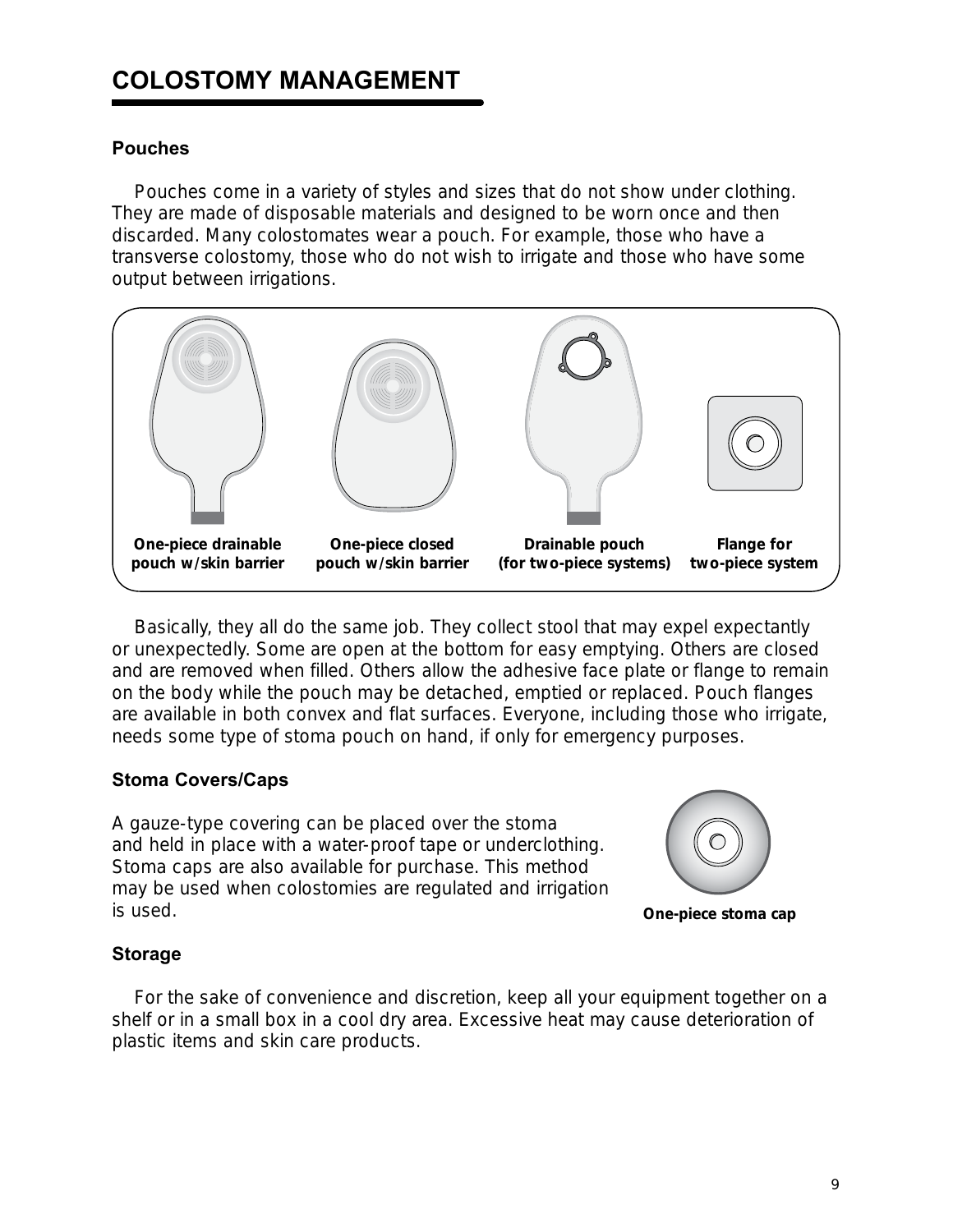#### **Ordering Supplies**

It is a good idea to reorder supplies several weeks before you expect them to run out, to allow enough time for delivery. It is best to avoid stockpiling of supplies due to the fact that the products have a recommended shelf life and are influenced by changes in temperature. You do not have to use sterile supplies. The stoma and surrounding skin are not sterile and require only cleanliness. Ostomy supplies can be ordered from pharmacies, medical supply distributors and on the Internet. *The Phoenix* ostomy magazine and www.ostomy.org are excellent resources.

#### **Pouch Seal**

In addition to the type of seal and proper fit, there are several other factors that can influence how long the pouch will stay sealed. These include weather, skin peculiarity, scars, weight changes, diet, activity, body contours near the stoma and the nature of the stool.

Perspiration during the summer months in warm, humid climates may shorten the number of days you can wear the pouching system. Moist, oily skin may reduce adhesion time.

Weight changes will also affect the wearing time of your pouch. Weight gained or lost after colostomy surgery changes abdominal contours. You may need to modify your pouching system.

Physical activities will have some influence on the length of time you can wear your pouch. Swimming, very strenuous sports or work that causes perspiration may cut down on wearing time.

#### **Peristomal Skin**

A colostomy that discharges firm stool usually causes few, if any, skin problems. If the stool is loose, as is often the case with transverse colostomies, it can irritate the skin. Here are some ways to prevent skin problems:

- Use the correct size of pouch opening and skin barrier opening. Allow no more than 1/8 inch larger than the stoma.
- Change the pouch regularly to avoid leakage and skin irritation. It is recommended to change the pouch if itching and burning occurs.
- Remove the pouch by gently pushing your skin away from the pouch. This helps prevent excessive skin irritation.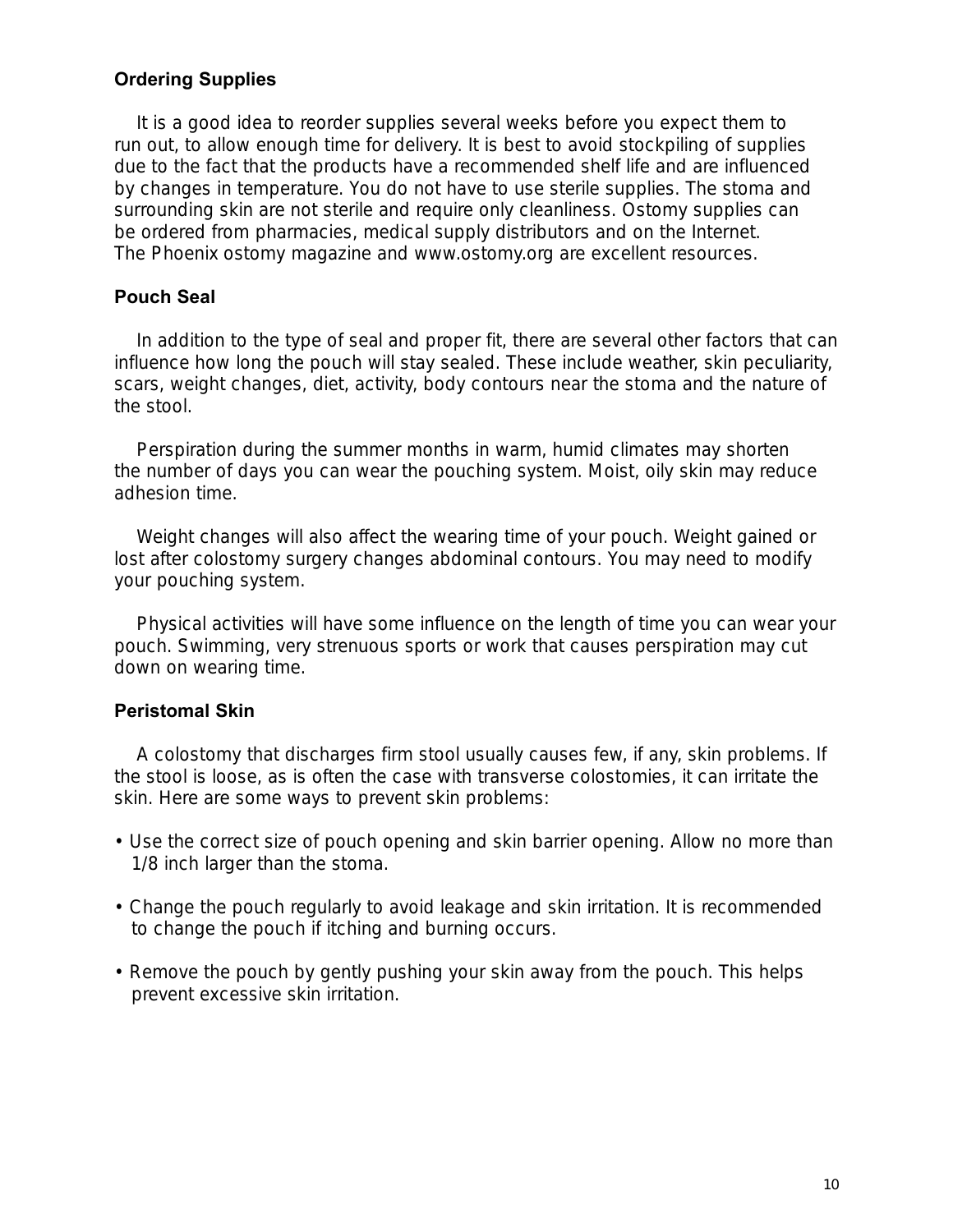- Keep the skin clean with water. If necessary, use a mild soap and rinse very well. This can be done in the shower or tub. Make sure the skin is dry and cool before applying the pouch or stoma covering.
- Watch for sensitivities and allergies to adhesives, skin barriers, tape or pouch material. They can develop weeks, months, or even years after use of a product since the body can become gradually sensitized. If you have a skin irritation that is caused by the pouch material, you might try a pouch cover. These are available from several manufacturers or you can make your own.

#### **Intestinal Gas**

During the early weeks and months after surgery, you may experience excessive gas. This will lessen after the bowel has had time to heal and you have resumed a regular diet. To help prevent excessive gas, eat leisurely in a relaxed atmosphere with your mouth closed and chew well. Carbonated drinks and chewing gum should be used in moderation. Certain foods, such as cucumbers, cabbage, broccoli, onions, fish and dried beans may cause intestinal gas. Large amounts of vegetables or sweets can create gas. Constipation or unsatisfactory irrigation may also cause gas.

If you continue to be troubled, write down what you eat and how it is prepared. From this journal you may learn what causes the problem. To muffle noisy discharges of gas, put your hand discreetly over the stoma. Eat regularly and avoid gassy foods.

#### **Odor**

Certain foods tend to produce more gas and odor than others, i.e., onions, beans, cabbage, broccoli, eggs and fish. Some medicines such as vitamins and antibiotics also cause stools to have odor. Discuss this problem with your physician. He or she may be able to prescribe another type of medication.

Some options for odor management include oral products (bismuth subgallate) and deodorant drops in the pouch. These products are more effective with transverse colostomies because of the liquid consistency of the output.

#### **Constipation and Diarrhea**

Constipation is often the result of an unbalanced diet, too small an intake of food or liquids or certain medications. These are matters to talk over with your ostomy nurse or physician. If you have had constipation problems in the past, before surgery, remember how you solved them and try the same methods. DO NOT use laxatives without asking your physician.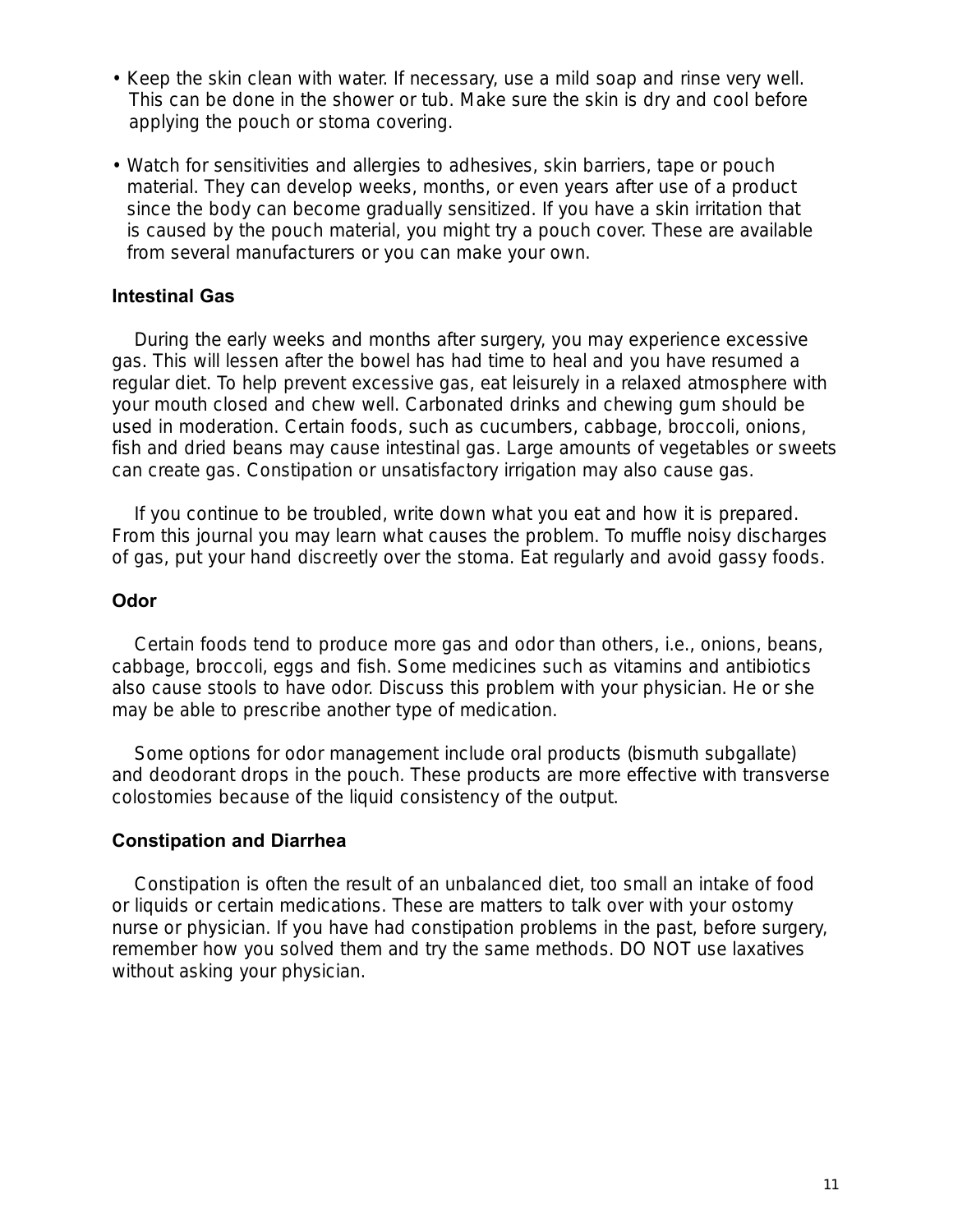Diarrhea is usually a warning that something is not right. Diarrhea is defined as frequent or watery bowel movements in greater amounts than customarily experienced. Diarrhea must be distinguished from loose bowel movements. Loose bowels are common in transverse colostomies. This is due to the shortened length of the colon and is not a sign of sickness or disease.

If you have persistent diarrhea or constipation, you should talk with your physician or ostomy nurse. Discuss your diet, your eating schedule and any medications you might be taking. Something may be prescribed to help manage the situation. Remember, you need a well-balanced diet and sufficient fluids to obtain good output.

#### **Occurrence of the "Phantom" Rectal Sensation**

"Phantom" rectal sensation is similar to the "phantom" limb sensation of amputees who feel as if their removed limb is still there. It is normal for you to feel as if you need to evacuate. This can occur for years after surgery. If the rectum has not been removed, one may also have this feeling and may pass mucus when sitting on the toilet. Some who have had their rectum removed say that the feeling is relieved somewhat by sitting on the toilet and acting as if an evacuation is taking place.

### **COLOSTOMY COMPLICATIONS**

The most common problem after colostomy surgery is the development of a hernia around the stoma site. This is manifested as a bulge in the skin around the stoma, difficulty irrigating and partial obstruction. Heavy lifting should be avoided immediately after surgery and should only be resumed under a physician's guidance.

Many of these problems can be avoided if the stoma site is marked by the ostomy nurse before surgery. The preferred site lies within the rectus abdominus muscle near the midline. The ostomy nurse is also helpful in managing complications.

#### **Seeking Medical Assistance**

You should call the doctor or ostomy nurse when you have:

- Severe cramps lasting more than two or three hours
- Unusual odor lasting more than a week
- Unusual change in stoma size and appearance
- Obstruction at the stoma and/or prolapse of the stoma
- Excessive bleeding from the stoma opening, or a moderate amount in the pouch in several emptyings (Note: eating beets will lead to some red discoloration)
- Severe injury or cut to the stoma
- Continuous bleeding at the junction between stoma and skin
- Watery discharge lasting more than five or six hours
- Chronic skin irritation
- Stenosis of the stoma (narrowing)
- Unable to wear your pouching system for 2-3 days without leakage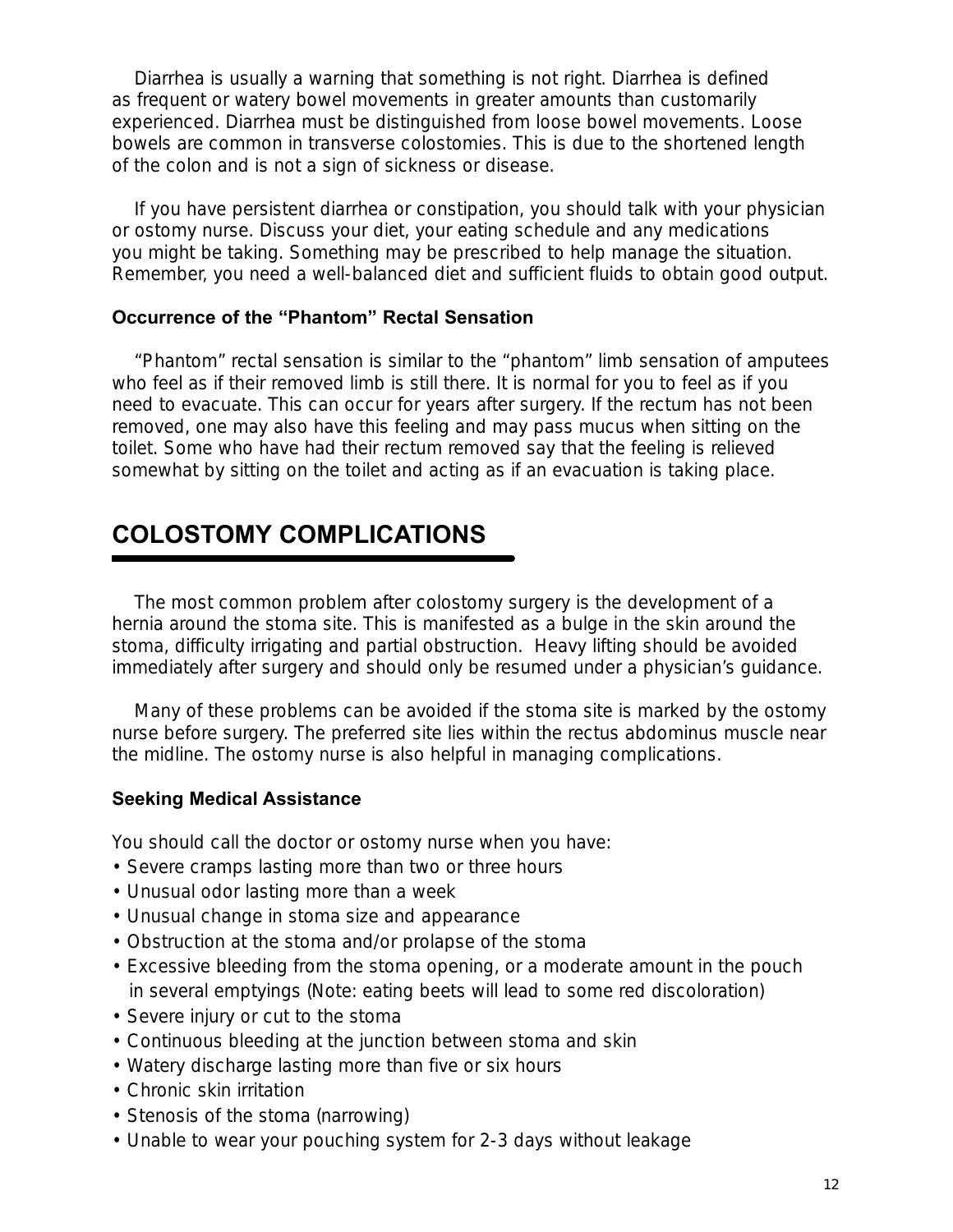#### **Being Hospitalized Again**

 Take your ostomy supplies with you as the hospital may not have your brand. You may find that you are the expert on colostomies, especially if you are in a hospital where ostomy patients are rare or if you go for a condition not related to your ostomy. If you are in doubt about any procedure, ask to talk to your doctor.

Ask to have the following information listed on your chart:

- 1) type of ostomy
- 2) whether or not your rectum has been removed or is intact
- 3) details of your management routine and products used.

### **LIVING WITH A COLOSTOMY**

Learning to live with a colostomy may seem like a big undertaking. It is similar to other major changes in your life. Beginning a new job, moving to another city, marriage and having children are all examples of adapting to a new way of life. Initially, you have to adjust to the unfamiliar aspects of these experiences and this may take some time. Having a positive outlook on life, patience and a sense of humor are keys to adjusting to any new situation. You can find support through the www.ostomy.org website and local, affiliated support group meetings. Call 800-826-0826 for more info.

There are times after surgery when you may feel discouraged. You may feel alone and isolated. Because the whole experience is so new to you, you may feel awkward, frustrated and uncertain. Feeling discouraged is normal. You might cry, be hostile or angry and react in ways that are unusual for you. Talking to a trusted friend, nurse, clergy and certainly another person with an ostomy may help you work through these feelings. You may discover new hope and encouragement.

Your social life can be as active as it was before surgery. You can enjoy traveling, sporting events, eating at restaurants or whatever you enjoyed before. The first time you go out of the house after surgery, you may feel as if everyone is staring at your pouch even though it is not visible under your clothing. You may feel your pouch on your body, but no one can see it. Keep these questions in mind: Did you know what a colostomy was, or where a stoma was located, or what it looked like, before you had surgery?

You may also worry about your pouch filling with gas and bulging under your clothing. A quick trip to the restroom can take care of this problem. If you are worried about your pouch filling up immediately after eating at a social event, remember, people without colostomies often need to go to the restroom after eating and nobody will think it unusual if you do the same. You will probably find that you need to empty your pouch of contents and gas less often than you need to urinate.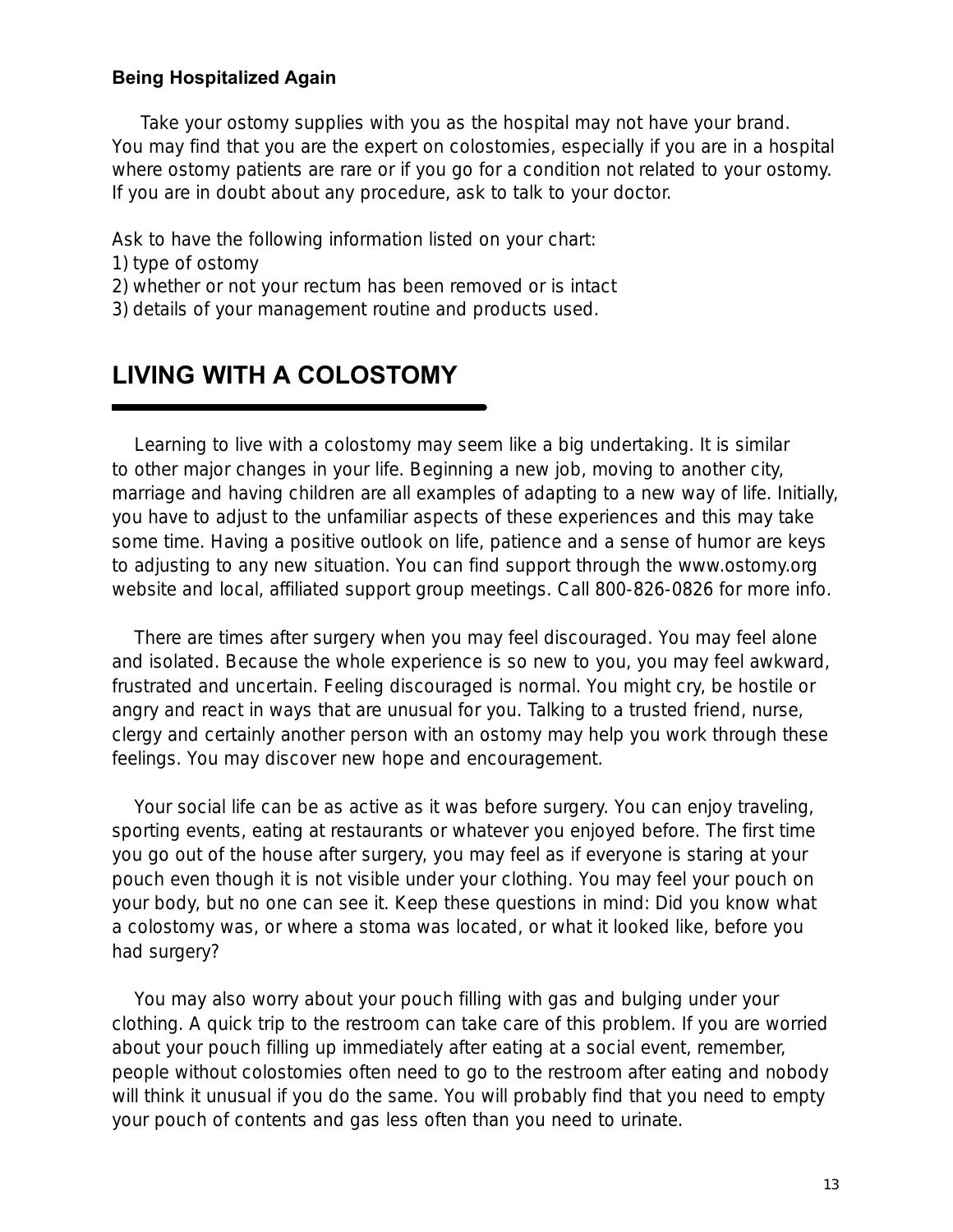#### **Telling Others About Surgery**

You might be worried about how others will accept you and how your social role may be changed. It is natural to wonder how you will explain your surgery. Your friends and relatives may ask questions about your operation. You can tell them as much as you want them to know. You need not feel you have to explain your surgery to everyone who asks. A brief explanation would be that you had abdominal surgery, or that you had a part of or your entire colon removed.

If you have children, answer their questions simply and truthfully. A simple explanation will be enough for them. Once you have explained what a colostomy is, they may ask questions about it and want to see your stoma or the pouch. Talking about your surgery in a natural way will dispel any misconceptions they might have. They will accept your colostomy much the same way you do.

If you are considering marriage, discussions with your future spouse about life with an colostomy and its effect on sex, children and family acceptance will help to alleviate misconceptions on the part of the spouse. Attending UOAA support group meetings together will also be helpful. Talking to other couples, in which one partner has a colostomy, will provide an experienced viewpoint.

#### **Clothing and Appearance**

One does not need to purchase special clothing after colostomy surgery, but some minor adjustments may be needed for comfort and preference. The pressure of undergarments with elastic will not harm the stoma or prevent function of the bowel; however, tight waist bands directly on the stoma should be avoided.

If you were ill before surgery, you may find you can now begin to eat normally for the first time in years. As your appetite returns, you may gain weight. This can affect the clothes you choose more than the pouching system itself.

Cotton knit or stretch underpants may give the support and security you need. Panty hose are also comfortable. A simple pouch cover adds comfort by absorbing perspiration and keeps the pouch from resting on the skin. Men can wear either boxer or jockey-type underwear.

#### **Eating and Digestion**

After healing is complete and the ostomy is functioning normally, most people with colostomies can return to a regular diet. If you have a special diet because of heart disease, diabetes or other health problems, you should ask your doctor about a diet that will work with both that problem and your colostomy.

You may wonder if you will be on a limited diet after surgery. Here are a few simple guidelines about your diet:

• Doctors often have their patients follow a low residue diet the first weeks after any abdominal surgery. This includes only foods that are easily digested and excludes raw fruits and vegetables. Be sure to find out when you can start a regular diet. Eat all foods that you like except those restricted by your physician.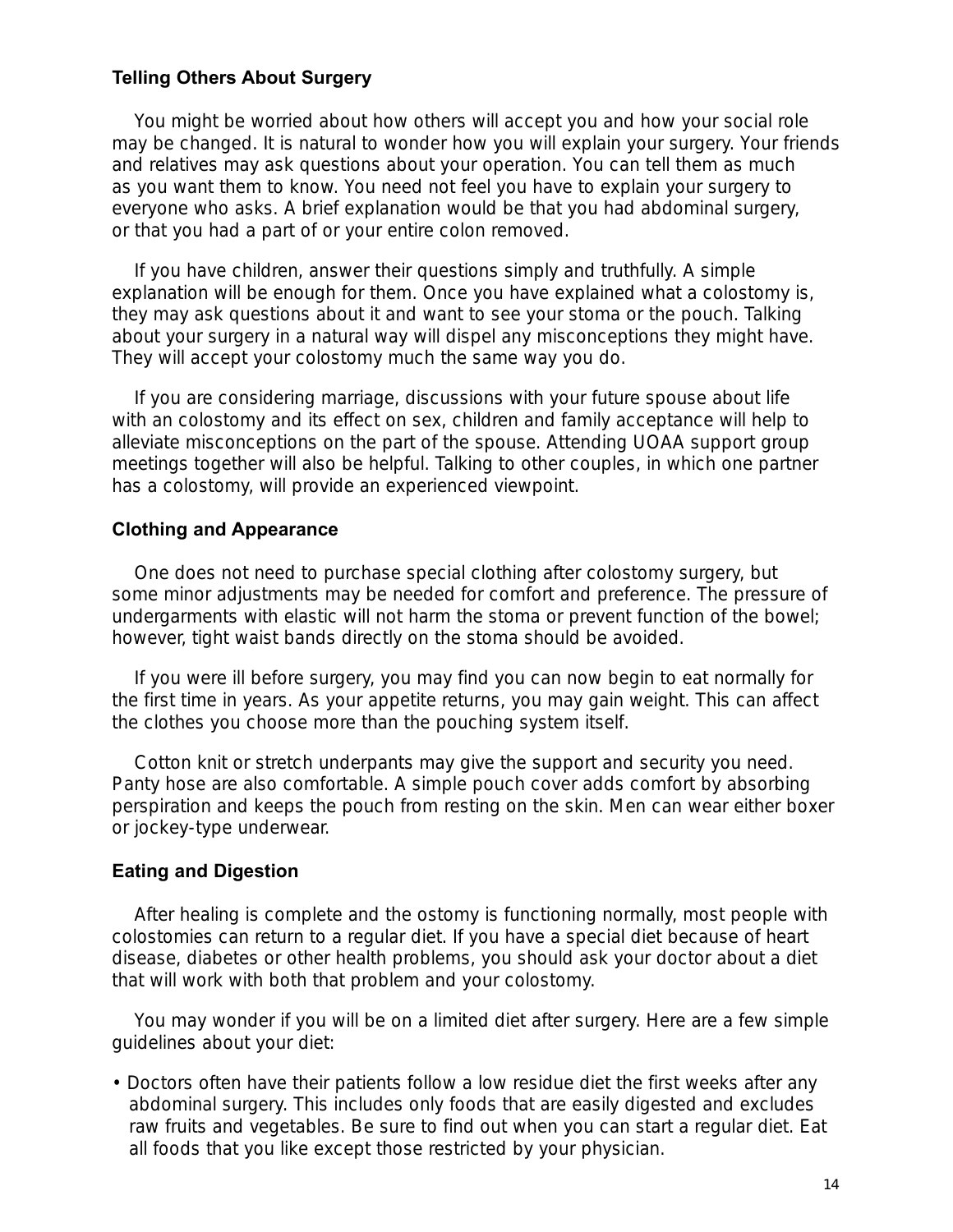- Try one food a day that you have not eaten since surgery. Eat small portions at first, then gradually increase the amount. If a small serving gives you cramps or diarrhea, eliminate that food from your diet temporarily and try it again in a few weeks.
- Drink plenty of liquids. A minimum of 5-6 eight ounce glasses of water per day is recommended. Dehydration and loss of electrolytes (salts and minerals) are possible if not enough fluids are consumed in a day. Increase your fluid intake with hard work or hot climates.
- Additional dietary guidelines may be found in the *Diet and Nutrition Guide* published by the United Ostomy Associations of America.

#### **Returning to Work**

As your strength returns, you can go back to your regular activities. If you return to work, you may wish to confide in your employer or a good friend. Being open about your colostomy will help educate others. Keeping it a complete secret may cause practical difficulties.

Persons with colostomies can do most jobs; however, heavy lifting may cause a stoma to herniate or prolapse. A sudden blow in the pouch area could cause the barrier or pouch to shift and cut the stoma. Still, persons who have colostomies do heavy lifting, such as firemen, mechanics and truck drivers. Belts may be worn to support the abdomen when lifting. There are athletes who have stomas. Check with your doctor about your type of work. As with all major surgery, it will take time for you to regain strength after your operation. A letter from your doctor to your employer may be helpful should the employer have doubts about your physical capabilities.

Employability and insurability are issues for some individuals. If these issues develop, seek help from health care professionals and/or talk with others who have found solutions to these issues. Call UOAA at 800-826-0826 for assistance.

#### **Intimacy and Sexuality**

Sexual relationships and intimacy are important aspects of your life that should continue after ostomy surgery. Your attitude is a key factor in re-establishing sexual expression and intimacy. A period of adjustment after surgery is to be expected. Sexual function in women is usually not impaired, while sexual potency of men may sometimes be affected, usually temporarily. Discuss any problems with your physician and/or ostomy nurse.

Sexuality concerns should be discussed openly between you and your partner. It is likely that your partner will have anxieties about sexual activities due to lack of information. An intimate relationship is one in which two people communicate openly and honestly.

The first time you become intimate after surgery things may not go perfectly. Men may have trouble getting and keeping an erection and women sometimes have pain during intercourse. These conditions will usually improve with time. Your interest in sex will gradually return as your strength is regained and management issues are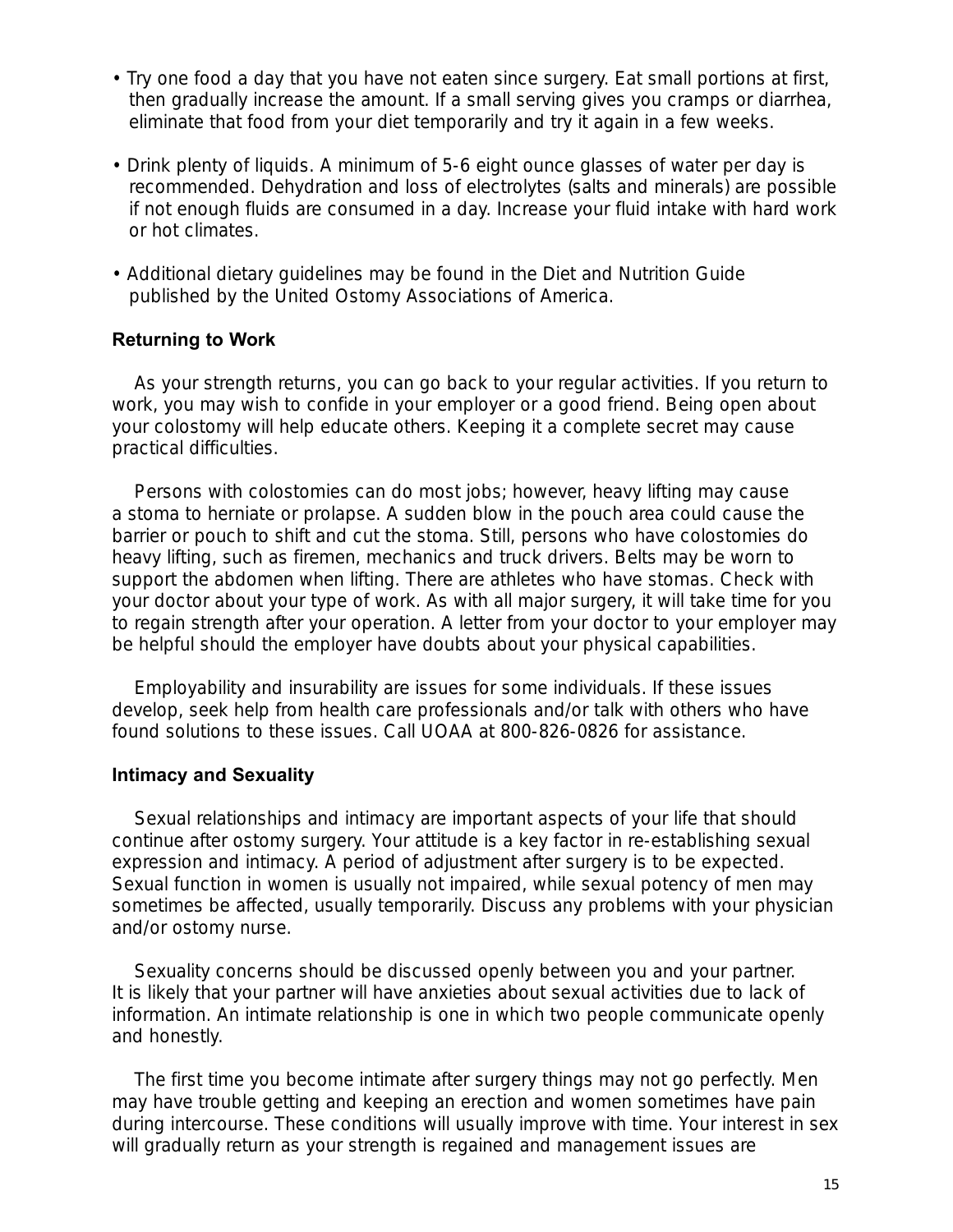mastered. Body contact during sexual activities will usually not harm the stoma or loosen the pouch from the abdomen. Special garments are available that can be worn to secure or hide the pouch. Mini pouches or stoma caps are also available for use during intimate times.

Ostomy surgery may present more concerns for single individuals. When to tell someone special depends upon the relationship. Brief casual dates may not need to know. If the relationship grows and leads to intimacy, the partner needs to be told about the ostomy prior to a sexual experience. For more information, consult the *Intimacy, Sexuality and Ostomy* guidebook published by the UOAA.

Pregnancy in women who have had colostomy surgery is not uncommon. Before pregnancy is considered, it should be discussed with your doctor. The colostomy itself is not a reason to avoid pregnancy. If you are healthy, the risk during childbirth appears to be no greater than for other mothers. Of course, other health problems that you may have must be taken into consideration and discussed with your physician.

#### **Participating in Sports**

An ostomy should not limit your participation in sports. There are a few precautions, however. Many physicians do not recommend contact sports because of possible injury to the stoma from a severe blow or because the pouching system may slip. However, these problems may be overcome with special protection. Weight lifting could result in a hernia at the stoma. Check with your doctor about such sports. Indeed, people with ostomies are distance runners, weight lifters, skiers, swimmers and participate in most other types of athletics.

#### **Bathing and Swimming**

You may bathe with or without your pouching system in place. If you wish to take a shower or bath with your pouch off, you can do so. Normal exposure to air or contact with soap and water will not harm the stoma and water does not enter the ostomy opening. You can also leave your pouch on while bathing.

Remember these points:

- You can protect the barrier by taping the edges with waterproof tape or hydrocolloid flange-extenders.
- You may want to choose a swimsuit that has a lining to provide a smoother profile.
- Women may wear stretch panties designed for swimsuits.
- Men may want to wear a support garment sold in men's underwear departments or athletic wear departments.
- Men may prefer to wear a tank top and trunks, if the stoma is above the belt line.
- For swimming, empty your pouch beforehand and remember to eat lightly.
- For sanitary reasons, you should always wear a pouch when you go swimming.

#### **Children with Ostomies**

Guidelines for management of colostomies in children are the same as those for adults. For further information contact The Youth Rally Committee, Inc. visit www.rally4youth.org.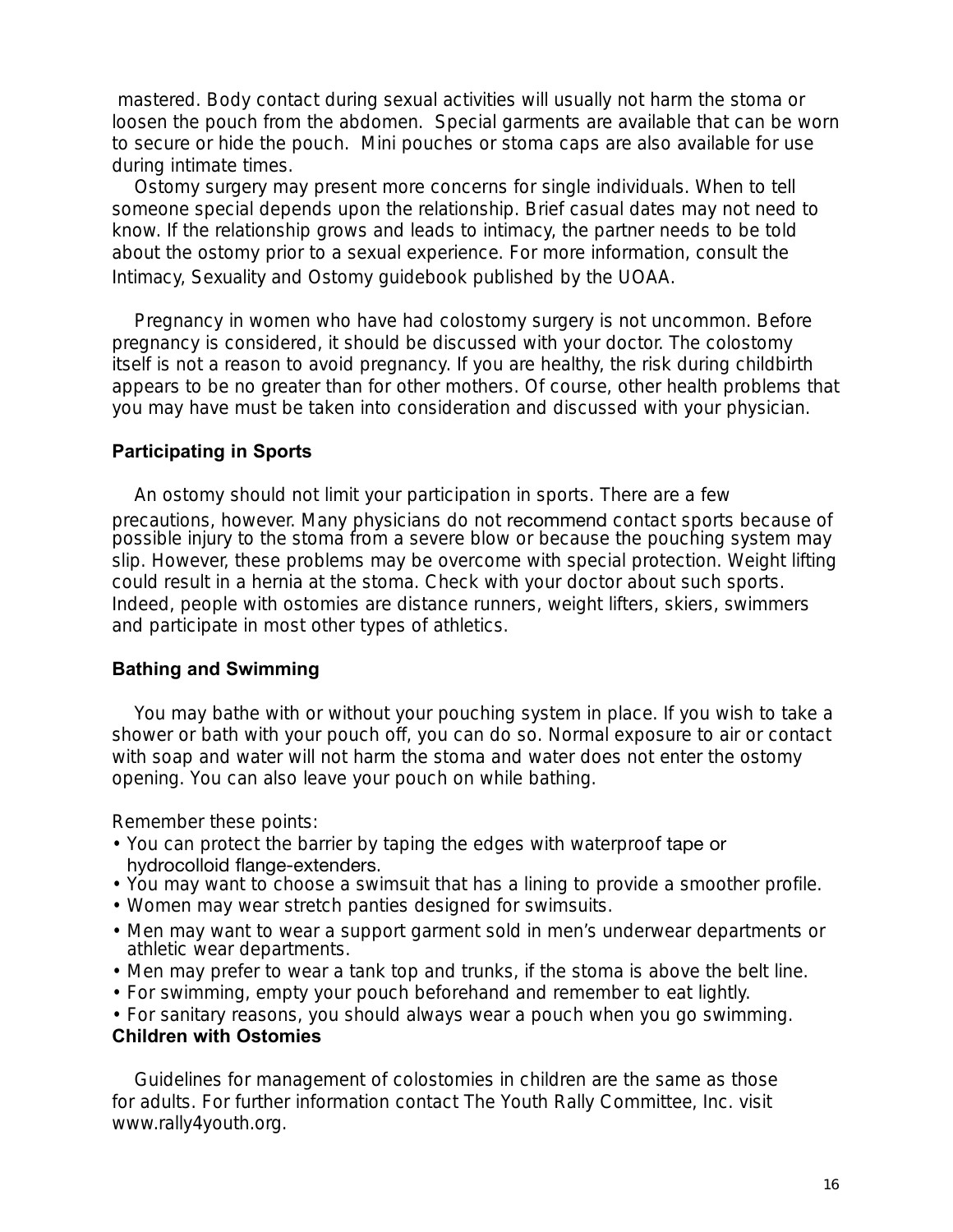#### **Travel**

All methods of travel are open to you. Many people with colostomies travel extensively, including camping trips, cruises and plane excursions around the world. Since you should prepare for travel, here are some suggestions:

- Take along enough supplies to last the entire trip plus some extras. Double what you think you may need, because they may not be easy to get where you are going. Even if you don't expect to change your pouch, take along everything you need to do so. Leave home fully prepared. Find out if and where supplies are available before a long trip. A local UOAA support group may be helpful in locating ostomy supplies and local medical professionals. Call 800-826-0826 or go to www.ostomy.org to find the nearest support group.
- Seat belts will not harm the stoma when adjusted comfortably.
- When traveling by car, keep your supplies in the coolest part. Avoid the trunk or back window ledge.

#### **Traveling by Plane**

Checked luggage sometimes gets lost. When you travel, carry an extra pouching system and other supplies on the plane with you. Small cosmetic bags with plastic linings or shaving kits work well. These should be placed in your carry-on luggage. Place scissors in your checked luggage to avoid security problems.

To avoid problems when going through customs or luggage inspection, have a note from your doctor stating that you need to carry ostomy supplies and medication by hand. Further problems might be avoided by having this information translated into the language or languages of the country (countries) you are visiting.

#### **Traveling Abroad**

In foreign countries, traveler's diarrhea is a common disease of tourists, whether you have an ostomy or not. The most common cause of diarrhea is contaminated water and/or food. It may also be caused by mere changes in water, food or climate. It is wise to avoid whole fruits and raw vegetables.

Persons with colostomies lose water and minerals quickly when they have diarrhea. For this reason you may need medication to stop the fluid and electrolyte loss. Your physician can give you a prescription for medication to control diarrhea. It should be filled in your home state, since the prescription may not be valid elsewhere. Be sure drinking water is safe. If the water is not safe, do not use the ice either. Bottled water or boiled water is recommended. It is suggested to always use safe water for colostomy irrigations.

Before traveling abroad, get a list of the current English-speaking physicians in various foreign cities who charge a standard fee. The International Association of Medical Assistance to Travelers (IAMAT) publishes lists of English-speaking physicians in over 2,500 cities around the world, www.iamat.org or 716-754-4883.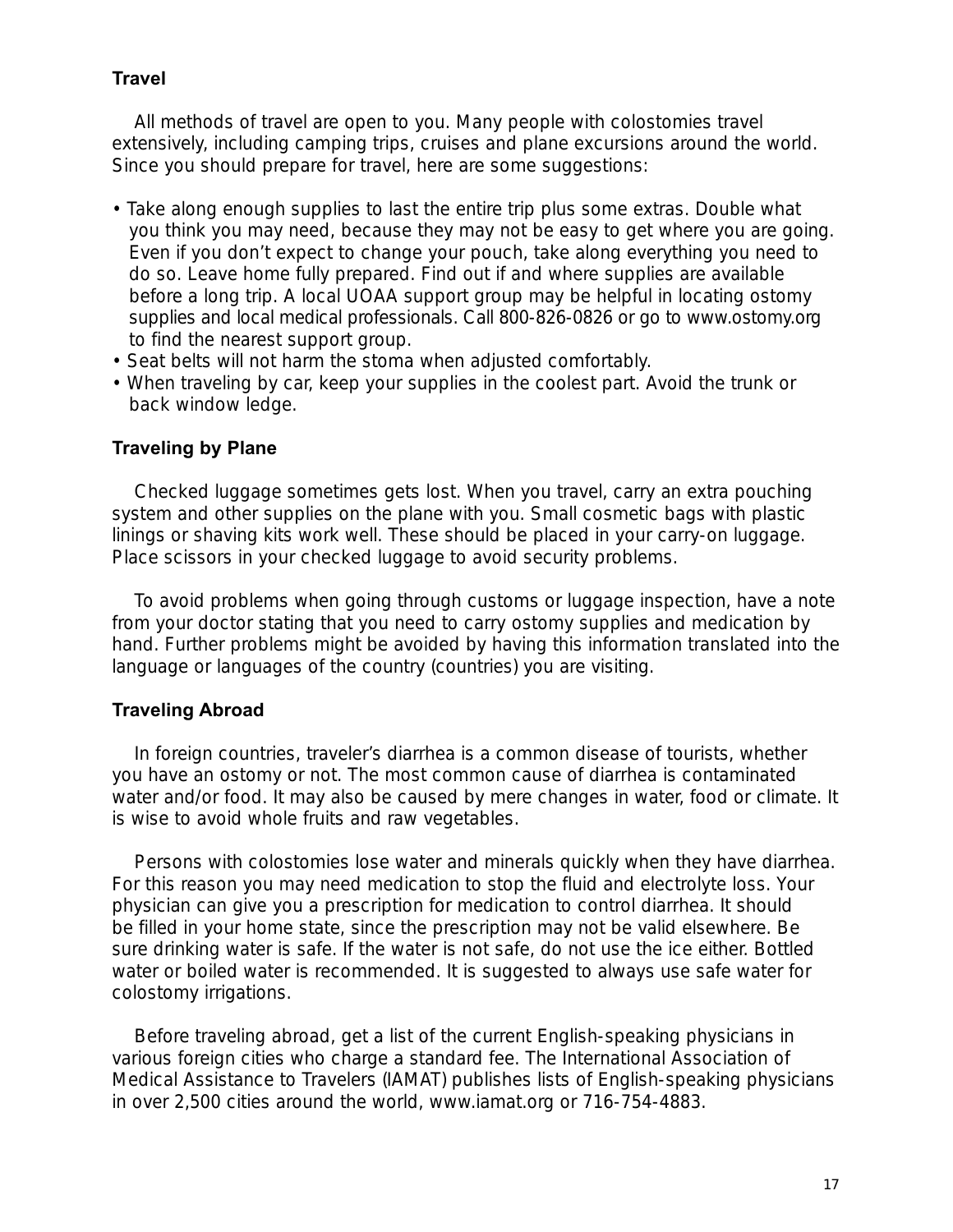### **RESOURCES AVAILABLE**

If your problem is medical, you should seek help from your physician, surgeon or clinic. If you are in a place where you cannot make contact with them, try to find a doctor or clinic specializing in ostomy care. If that fails, contact the UOAA at 800-826-0826 or ostomy nurse to ask for advice in finding a physician.

#### **United Ostomy Associations of America**

UOAA is a volunteer-managed non-profit organization whose vision is the creation of a society where people with bowel and urinary diversions are universally accepted socially, in the work place, medically and psychologically. UOAA has a comprehensive website, www.ostomy.org, that includes ostomy information, support group locations and discussion boards so people can connect, ask questions and share advice.

Call UOAA at 800-826-0826 to find the affiliated support group in your area.

The official publication of the UOAA, The Phoenix magazine, is America's leading source for ostomy information, education and inspiration. Subscriptions to the magazine are a major source of funding for the UOAA and are available by calling 800-826-0826 or going online: www.phoenixuoaa.org.

#### **Wound, Ostomy and Continence Nurses Society (WOCN)**

The WOCN professional is an expert in the care of patients with wound, ostomy and continence problems. The UOAA can refer you to an ostomy nurse in your area. You can also contact the WOCN national office for information and local referrals: 1-888-224-9626 or visit www.wocn.org.

#### **International Ostomy Association (IOA)**

The International Ostomy Association provides information regarding ostomy associations worldwide. For information aboutr support groups in foreign nations, visit www.ostomyinternational.org.

#### **Agencies That May Be Helpful**

- American Dietetic Association, 1-800-877-1600, www.eatright.org
- American Cancer Society, 1-800-ACS-2345 or www.cancer.org.
- American Pharmaceutical Association. www.pharmacyandyou.org
- National Institutes of Health. www.nih.gov
- Visiting Nurse Association (VNA), 202-384-1420, www.vnaa.org

#### **Medicare, Medicaid and Social Security in the United States**

Colostomy care and supplies are covered under part B of Medicare. These same supplies and care may be covered under Medicaid (state regulated). Check with an ostomy nurse about which health department or other agency in your state administers this program. Social Security disability benefits are available to those who qualify. For more information, visit www.medicare.gov.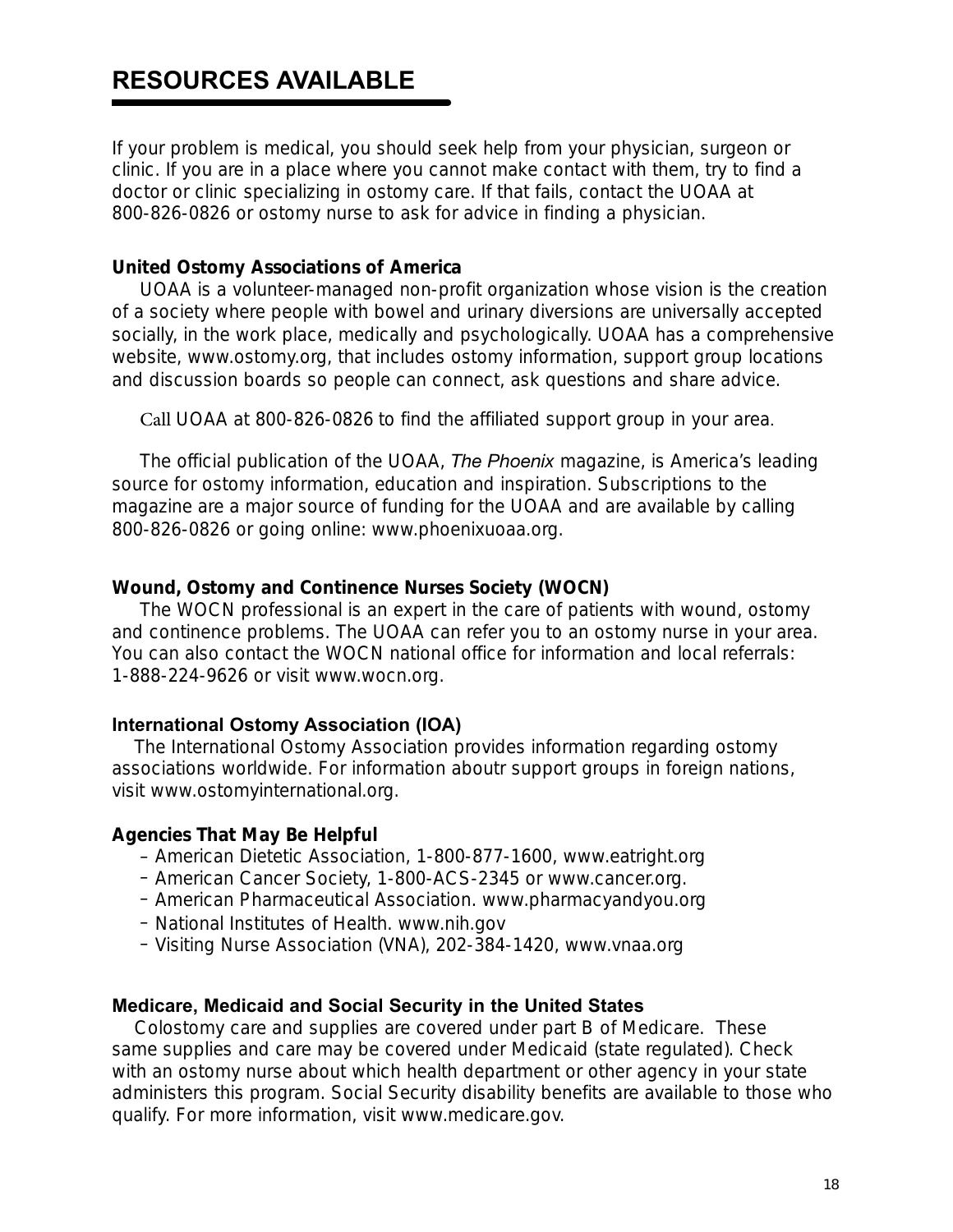### **GLOSSARY OF TERMS**

**Anus**: the terminal part of the rectum.

**Benign**: not cancerous, not malignant.

**Carcinoma**: cancer, malignant growth.

**Colon**: part of the intestine which stores digested food and absorbs water. Also referred to as the large intestine or the large bowel.

**Colostomy**: surgical opening of colon/large intestine brought to the abdominal surface:

- permanent (end colostomy): loss of part of the colon, and usually, the rectum.
- temporary: allows lower part of the colon and/or rectum to heal or rest
- sigmoid: opening in the lower or end portion of the colon
- transverse: opening in transverse colon (upper abdomen, middle or right side).

**Cone**: part of an irrigation set for sigmoid colostomy. Plastic cone-shaped piece at end of tubing, fits snugly against stoma to keep solution in the colostomy.

**Diverticulitis**: inflammation of diverticula (little sacs in the colon); can cause abscess, scarring with stricture or perforation of the colon with peritonitis in severe cases.

**Diverticulosis**: presence of diverticula (little sacs on the colon).

**Electrolytes**: salts and minerals needed by the body for health.

**Enzyme:** substance formed in animal and plant cells that starts or speeds up specific chemical reactions.

**Face Plate/Flange**: molded plastic component of a two-piece pouch system that connects to the ostomy pouch. The face plate adheres to the skin around the stoma.

**Familial Adenomatous Polyposis (multiple polyps)**: rare disease that runs in families where the colon and rectum contain many polyps. It requires regular medical supervision of all members of the family because of serious complications and a strong tendency to develop into cancer.

**Fistula**: an abnormal passage between two internal organs or from an internal organ to the surface of the body.

**Hernia**: the protrusion (bulging) of an organ or tissue through a structure which usually contains it.

**Hernia (abdominal)**: the protrusion of an internal organ through the abdominal musculature; can occur around stomas.

**Ileum**: lowest part or end of the small intestine.

**Irrigation**: an enema through the stoma, used by some colostomates to regulate the passage of stool.